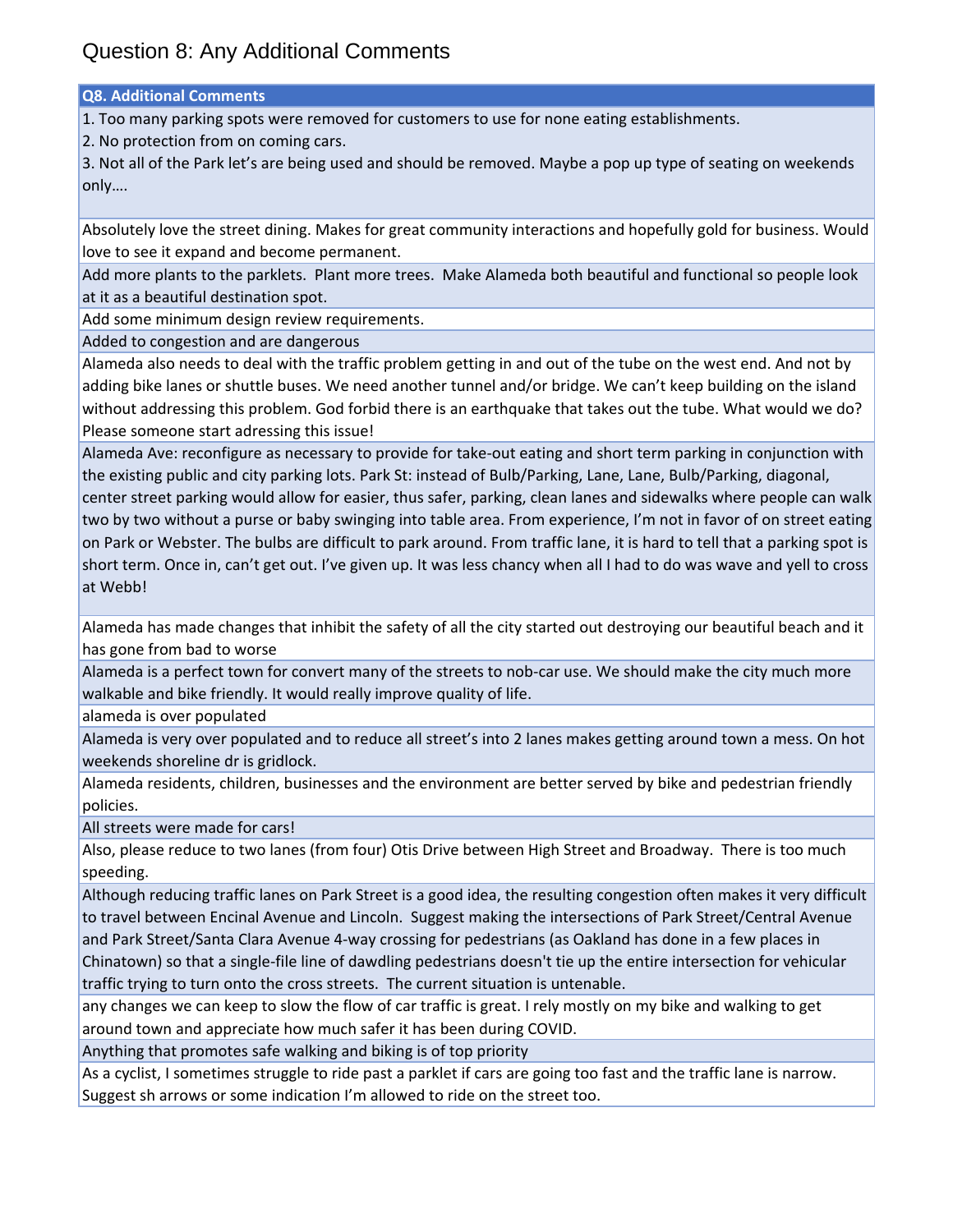As a frequent bicycle rider, I appreciate the bike parking but I'm not always sure how to navigate park or Webster. I won't ride on either street. I Usually ride on a side street and pop out at the block closest to my destinations. Also if we're going to keep the closure, I would support investing in structure upgrade to really make it a charming space. Space..

As a life‐long resident I am extremely supportive of re‐centering pedestrian and bike modes of transit. As someone with children too young to be vaccinated I really appreciate the additional outdoor eating areas, especially the 1/2 block on Alameda Ave. We are there almost every weekend and it's great to have the extra pedestrian room without worrying about cars. In general I feel safer with the through traffic reduced to two lanes and additional pedestrian room.

As the city continues to allow housing development Alameda grid lock is a fear! Think back when the sink hole appeared at Webster tube exit at Oakland now think of that with tens of thousands of more residents. Not a pretty picture. And especially given the horrid limited service at Alameda Hospital try getting off the island in less than 20‐30 minutes if you are lucky.

Because I avoid Park and Webster Sts, I avoid the businesses there. You cannot park in either business district so I just don't bother even going there. Alameda has been ruined by these crazy ideas. ing there? Bike lanes would be nice but not at the expense of the parklets

Both Park and Webster are a mess to drive down. It's nearly impossible to turn Left from either street, as no arrows or turn lanes have been added. I once sat at a light for THREE rotations so I could turn left from Webster onto Santa Clara as there was no way to tun, and held up cars behind me. It's ridiculous to cut major thru fares and not even add arrows or turn lanes. I actively avoid Park Street, and refuse to shop there now. There is nowhere to park, and I have no interest in eating next to idling cars. I have only used the outside parklet at the Fireside on Webster in addition to the fantastic Alfresco Dining Area.

Both park and Webster street Jersey barriers and traffic pilons make the street extremely ugly. It's very difficult to see the shops from the street as well. Bicycling on both streets has become a nightmare. There is no space for cars to pass and the parked cars are now "closer" to the bikes. The lines and pilons make it very busy and confusing on the eye to drive. All in all the city turned park street into one of the ugliest streets in the city. bring back the 4 lane streets. otis drive sucks already dont ruin park and webster

By making Park Street walk friendly you add charm and safety to an otherwise busy street of just passing through vehicles. I grew up in Alameda and chose not to move back due to heavy traffic. Need more public transportation that is electrified to get cross town and cut down traffic. Alameda had that long ago down Encinal. Use electric multipassenger vehicles. You also need more charging stations. Thank you for your consideration. Oh and more safe bike lanes and places to lock bikes.

Can we please end the slow streets as well

Cars suck (yes, I'm a hypocrite) and I enthusiastically support any and all endeavors to make Alameda, but especially the main business districts of Park and Webster, \*more\* accessible, pedestrian & bike friendly. City Council sucks! You are ruining this city. The city I've called home for 48 years!

Could we do away with the "slow streets" being blocked off to through traffic? They were okay at beginning of pandemic but now I and many others ignore the barriers when we need to get through to our houses. I don't live

on a slow, blocked off street, but Santa Clara was my route to get to where I needed to be.

Cut the distractions, bulbs, and other garbage and just allow us to drive on these main drags, please.

Dine with it all! Clean up webster and park to the way it was!

Divert traffic to Oak and Everett and make them one way.

Do not eat outside so they are useless. They make it difficult to get from the street to the sidewalk. Generally have no use for the parklets.

Don't like the lot on Webster- that has music every weekend- the noise is not fair to the residents who live on Taylor‐ maybe once a month ‐ not weekly.

downtown is a god damned mess now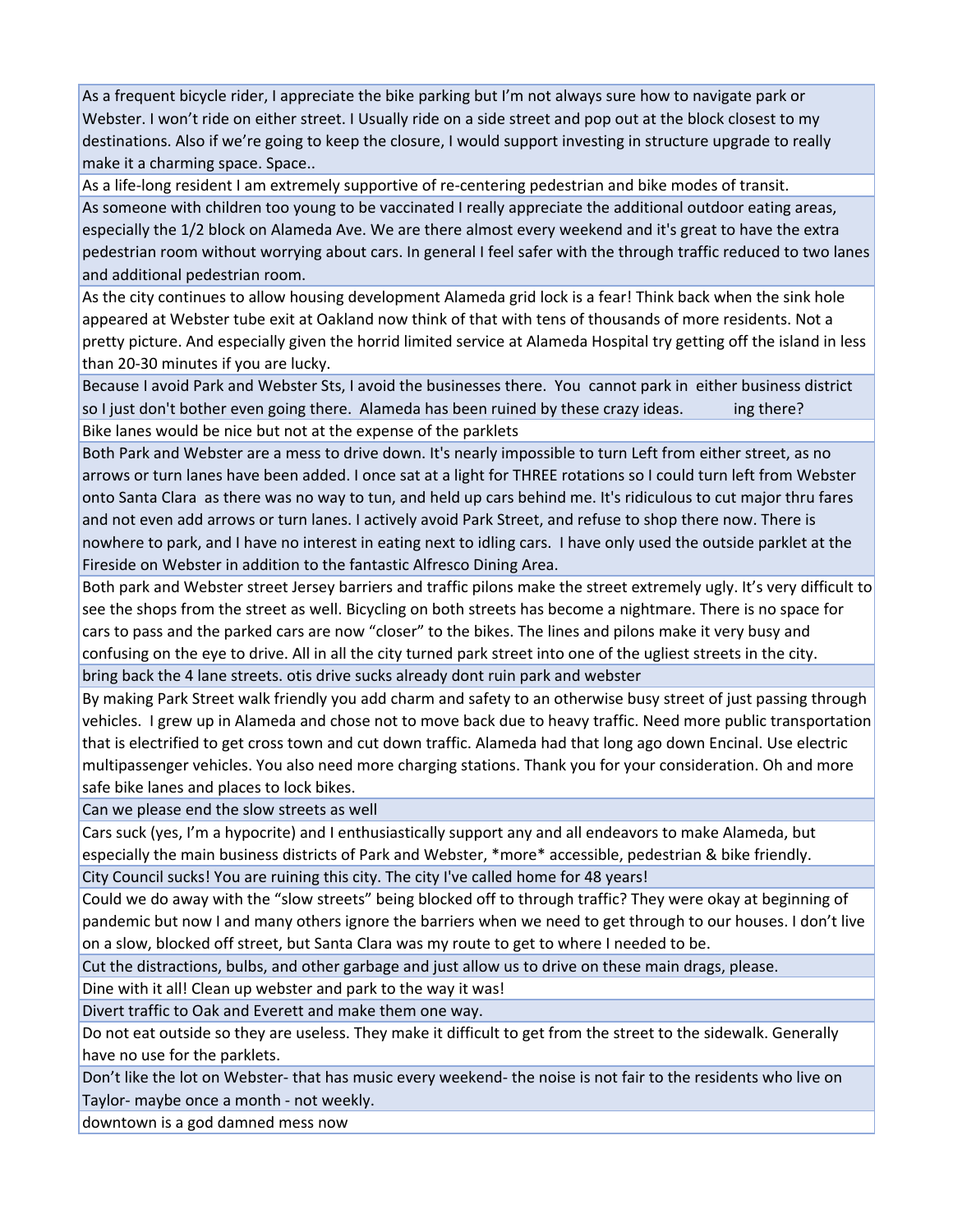Driving and parking on commercial streets is now a nightmare. The streets look ugly now too.

Driving down Park Street is a complete mess. Nobody pays any attention to the drop off time restrictions. The road is too narrow. Delivery trucks are a nightmare.

Driving down Webster and Park are now more dangerous than before.

Drop all long‐term parking on the downtown corridors. Embrace bike lanes, public space, rapid pick‐up/drop‐off designated spots, and slow transit. Move primary traffic ways to Broadway or Oak.

Oh, and bring back the trolleys!!

During the pandemic parklets were a good idea for restaurants. Now that the other retail/office stores are open the parklets take the already sparse parking places to do business at retails shops. It has taken me 3‐4 days during the week to pick up my cleaning on Webster because there is limited (due to the parklets) parking so I just give up trying. This week I had to double park simply to get my cleaning thereby creating inconvenience for other citizens. I often eat on Park and Webster but the convenience is definitely not positive due to parking and the traffic congestion. Three days ago while eating lunch on Park Street a fire truck had to wait a long minute or more to gain access to Park out of their side gate simply due to the fact that traffic was bumper to bumper blocking their egress. It is simply not fair to other retail businesses on Park and Webster and favoring only eating establishments. Additionally it is unfair to punish the shopping/eating public by creating a sure and continuous traffic jam. I do not own a business on either artery but if I did I sure would be mad as hell if the parklets become permanent which had a negative effect on my business. Also, the supposed "quiet" streets with limited traffic were definitely not used during the pandemic for joggers, walkers, etc. Streets are made for vehicles and sidewalks are for pedestrians. Let's open them up and get back to normal.

Eliminate the slow streets

Enforcement is down, there are speeders everywhere. Folks don't use the bike lanes except to pass when speeding. We need more traffic enforcement, i.e. more police, less city council involvement in police matters. I feel unsafe driving to and from work. When I moved here>15 years ago, there were police on every corner, traffic heeded the 25 mph speed limit and there were less accidents.

Especially on the path out of the pandemic I think having visible (i.e., outdoor) commerce is beneficial to residents (and perhaps essential to businesses). Practically speaking, the evenings in Alameda aren't usuallly warm enough for enjoyable outdoor dining (unless with heaters) ‐ for the longterm, the logical arrangement might be

parklets for restaurants that have lunch trade. As long as there are loud, fast-moving "sideshow" cars roaring through Alameda's streets, spending time in any street or parklet is extremely unappearling.

EXPAND IT

Fewer cars = safer streets. I'd love to see the future of Alameda take advantage of the flat, easy-to-navigate town with better bike lanes and pedestrian friendlinesss near the commercial corridors.

Find alternate routes and more parking. Most beautiful business ‐ pedestrian street is Peal st in Boulder Co Focus on getting businesses to fill all those vacant store fronts on Park Street. Alameda is sinking fast and most people go off island to shop and eat.

Get rid of the slow streets.

Glad you had an opportunity to see how that should NOT be continued. Favoring some businesses while HEAVILY negatively affecting other businesses and traffic is NOT progress. End the program.

Great idea at the time but if remains I will probably head out of town more for dining.

HC1: Have Alameda Police patrol Part St from Autozone to Walgreens between 9pm‐1am. Many speed.

HC2: I am much more likely to walk to Park St and Webster St now.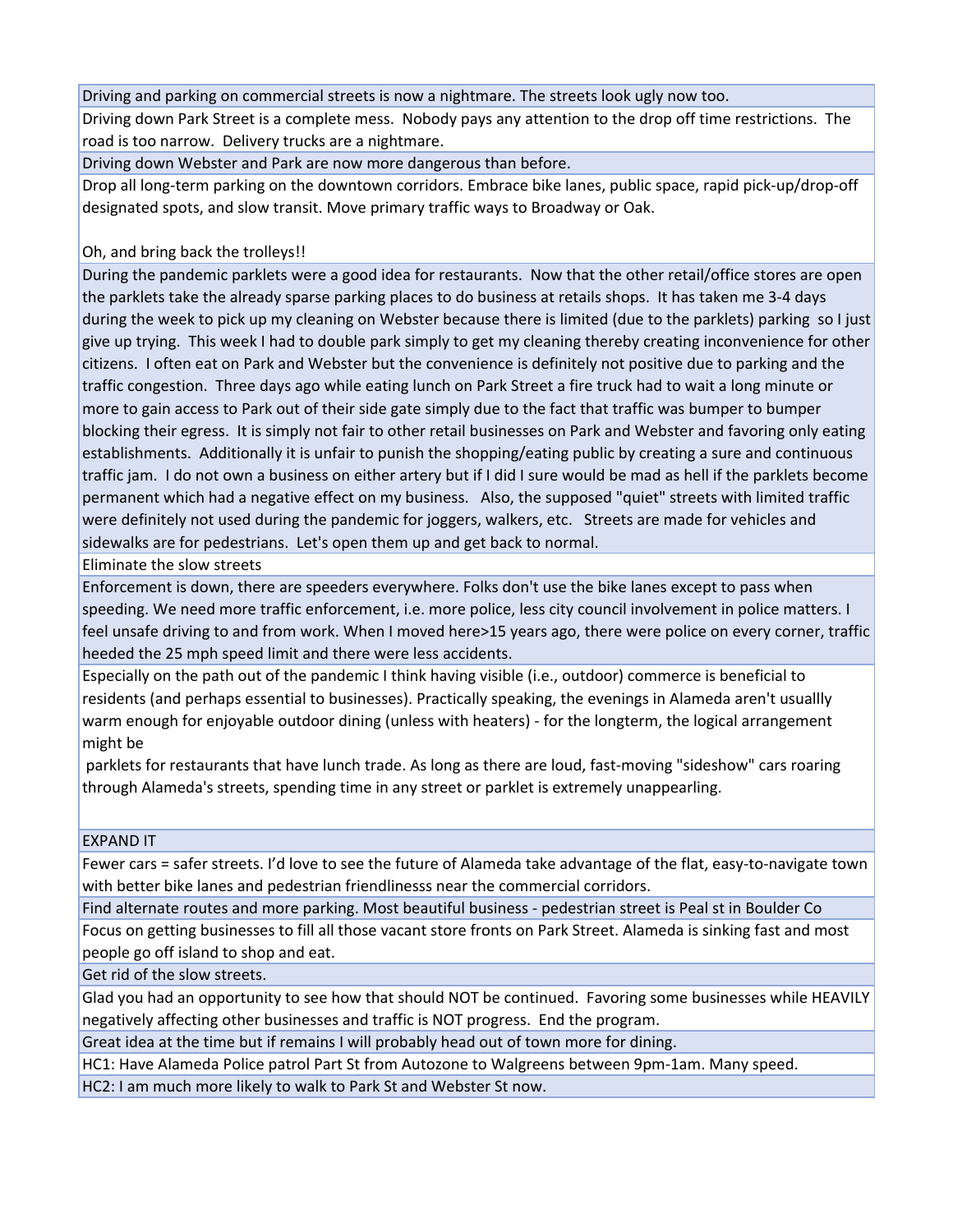HC6: A long time resident. I would like to see a more variety of stores ‐ fewer restaurants and more interesting stores. I would like the old Walgreens to be a salad restaurant like Sweet Tomatoes. We need a shoe store that sells shoe laces. What about a larger Trader Joes? or Deli?

HC7: We need a copy store on Park! Fewer nail salons. What about a Whole Foods? shoe store? I would like Bed & Bath to come back. How about a larger TRader Joes? And a good deli ‐ Jewish?

We like (my husband and I) Slow Streets like Pacific. More 4 way stop signs!

HC8: I will not eat a meal in the street. What happens when it gets cold or rains? The parklets have no standard. Looks like hell.

I have a rental on 8th St which gets more traffic now that Webster is narrowed. People want to get around and will take alternate routes to get home or work. This program to allow outdoor dining into public streets had validity during the pandemic. Now that the pandemic was declared officially over on June 15, it's time to give back the street to the public.

HC9. My business was negatively impacted by the Commercial Streets program.

Hold APD accountable for Mario Gonzalez,….far more important issue than the stupid parklets (which I like). Hoping they open

Huge supporters overall. We have a family and we find that Park is a lot more pleasant to walk around and dine at. Hope they continue!!!

I am MUCH LESS LIKELY now, given how you've changed the streets, to visit and shop in Alameda, although I have been a faithful shopper in Alameda since the mid 1970s. I also have some mobility issues, so having to park far away and walk very far is a problem. If you close off some streets to traffic entirely, that will certainly keep me away. I guess I will need to find new places to go for services, such as my long-time hair salon. I would be afraid to eat food in one of the on street establishments for fear of being hit by a runaway car during dinner (as has already happened). So glad that I am now retired and no longer work in Alameda!

I am nervous about public space being permanently given to restaurant seating. Biking is unsafe on park and Webster ‐ either add lanes to those streets, or to the next parallel street over.

I am physically impared. It's not user friendly for me anymore

I am strongly opposed to keeping this parklet set up in place. It was a mistake to do it in the first place. Please observe the traffic jams that are currently happening. We are not like other cities so please don't compare Alameda to other towns. We have a beach that draws a lot of traffic to our town. The main way people get to the beaches is down Park and Webster streets. It is hard even get to Park street to shop now. If I don't have time to walk there from my house I avoid the area which isn't good for businesses on those streets. Please remove the parklets and restore Park and Websters parking to how it was pre-pandemic. I think that safety should be our #1 priority. How will firetrucks get through the traffic jams? Thank you for listening to and addressing my concerns. I am supportive of efforts to get us out of our cars, and to travel around town by foot, bike and bus. I appreciate space being set aside free from car traffic. I notice that we are not talking about scooters in this survey, and that the scooters which were left around town by Lime and other companies are no longer here. I think that is a good thing for now. The problem with scooters is that they are a threat to pedestrians on sidewalks, and they are threatened by cars in the street. So where do they go?

I appreciate that Alameda is taking the time to re‐work the whole islands roads transportation and structure, I walk slot and think that there are alot of areas

where it is dangerous walking including the street I live on, Pacific Ave near Grocery Outlet(so dangerous) also Lincoln Ave is used like a raceway. People rarely go under 40 mph. And no one checks this. I have crossed the street in several locations including near Franklin park, I almost got run down. It is as if stop signs are a suggestion. Also bicycles on the sidewalks really stinks, where are the people who are walking supposed to go?! I appreciate the support the city gave these businesses to stay open.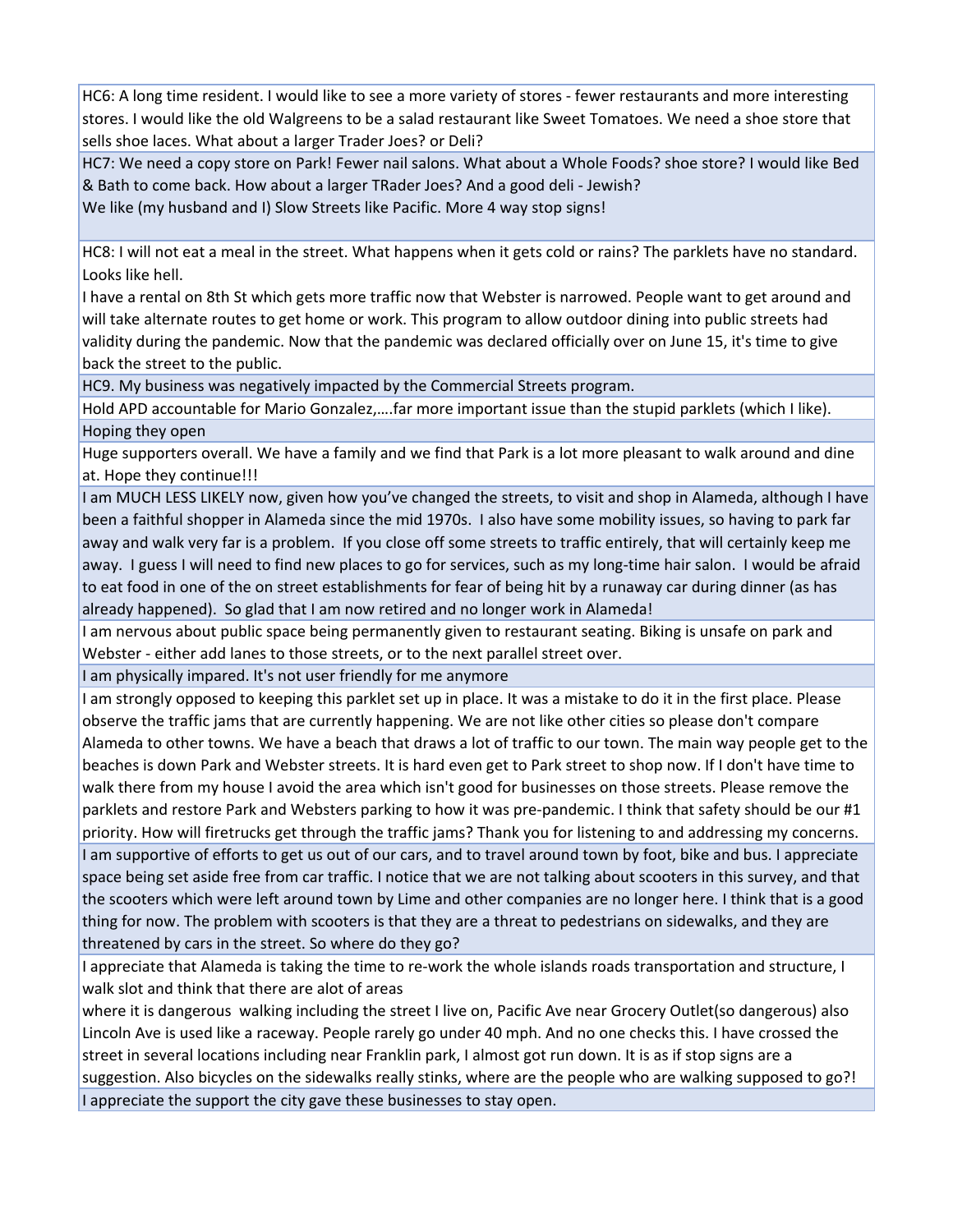I avoid Park Street as much as possible. Outdoor dining is not an option for me most evenings in Alameda anyway. Park Street and Webster Street both had nice improvements being made with new trees and street lights. There was finally a charm to both streets and seemed as if it was only going to get better. I now have no desire to visit Park St. particularly. If you stop to parallel park traffic backs up. How do emergency vehicles get around cars? There is nowhere for cars to pull over so they can get by. I imagine this will hurt businesses, as if they haven't been imoacted enough already.

i basically like the concept but am concerned about traffic that will move to outlying streets. I personally do not want bike lanes on either Webster or Park. These streets are too busy for bike traffic, bike cyclist at time don't follow the rules of traffic anymore than cars.

I believe the parklets and restriping detract from the charm of our main street shopping districts. The parklets and barricades are really unattractive. But most importantly, there are strong tones of ableism that pervade many of the arguments for reducing vehicular and parking access to these shopping districts. For me, that has been the most disappointing aspect in the debate surrounding this issue. The entitlement and ableism from the able‐bodied community members has been discouraging. The lack of access has kept me from patronizing businesses that I used to support.

I believe the slow streets should be removed at this time, so traffic can try to get around the Webster and Park street bottle necks. The bike lane at Grand and Otis is awful.

I bike in Alameda, often with my toddler and four‐year‐old. I appreciate you thinking of bike lanes on these busy streets, but I'd also be happy with bike lanes parallel to these streets. For example, a bike lane on Oak would be close enough for easy access to shops on Park.

I choose park st restaurants for to go much more frequently than in the past b/c the 15 minute parking let's me find a close spot to do pick up. Even if expanded again,keep the short term parking please

I do think that traffic is essentially deflected from the major streets into side streets now. For instance, coming into alameda, I used to turn right at Lincoln and Webster. Because that is now reduced to one lane, turning right at that light can take an extra cycle. So I turn on Pacific and then 6th. It seems more thought should have been added into those types of decisions.

I don't feel safe dining in parklets and some of them look ugly and dangerous. Restaurants that had outdoor spaces like Linguinis and Star pizza never had many patrons sitting outside in the past. I hope the city removes them.

I don't feel safe dining in the parklets because they are too close to vehicle traffic. The reduction in parking is also inconvenient when we want to get food or go shopping, and this would also cause a hardship for the elderly or disabled who would not be able to walk longer distances to Park St. or Webster by having to find parking far away.

I don't like that it creates more traffic, but I also like that it makes the areas more vibrant which draws more of a crowd for business which is good. I would to see the parklets somewhat uniform or standardized, but MOST IMPORTANTLY built for safety.

I don't drive on Shoreline any longer, as too many people park and open their car doors without checking oncoming traffic. Too dangerous for drivers. Also cant get down Park Street or Webster with the reduced lanes and parking. The opinion is still out on Otis Drive, but Alameda has become very difficult to get around in. It may be great for young bicyclers, but for seniors who need autos to get to shopping and doctors, friends, etc., the street changes are too difficult. The seniors of Alameda have supported and paid into this city for many years. We are not gone yet - give us some consideration, please.

I don't like this white plastic cones on around park and San Antonio street, it's hard to turn either way.

I drive, walk, bike, shop, and exercise on Park Street and support the new configuration.

I enjoy the slower paste of park street and really love the outdoor dining.

I feel safer driving and walking on Park & Webster streets, but biking is pretty confusing and doesn't feel any safer.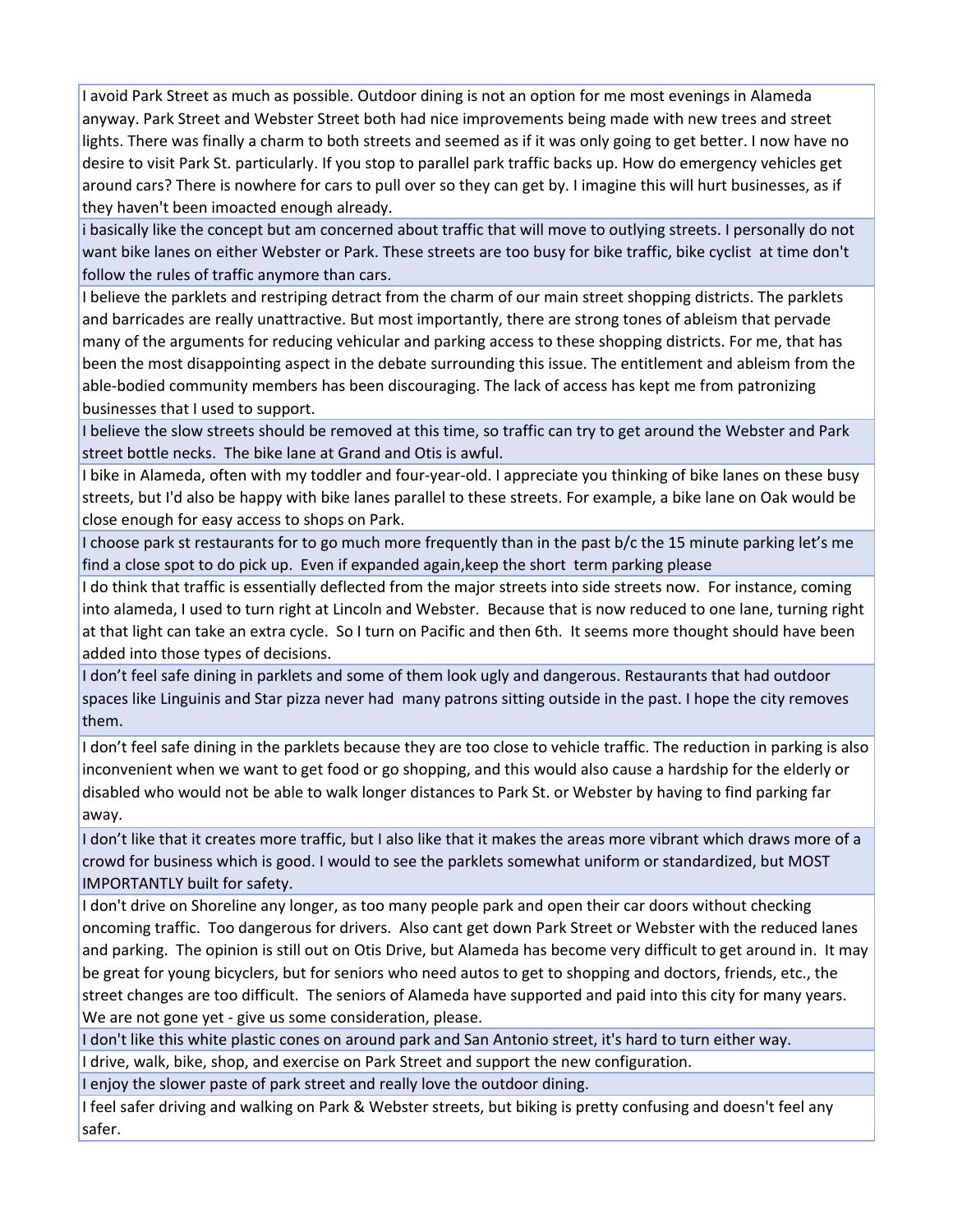I feel sorry for all the small businesses that have been impacted by the lack of parking as the focus seems to be on helping restaurants.

I feel that the park lets and reduction in street parking have made it even more difficult for people that live disabilities. As someone that drives a wheelchair accessible vehicle I found it difficult to park on the street pre Covid, because spaces were limited because trees, parking meters, bike racks, too high curbs, etc gave me less options for deploying my wheelchair ramp. The park lets have made it impossible for me to park.

I feel they are currently underutilized. Large stretches are just empty parking spots. If they were used for outdoor seating, parklet shopping, or even pop‐ups, it would be a much better use and provide a more community feel. It feels incomplete or disjointed with its current usage.

I find the parklets extremely INCONVENIENT. I like by Webster (Pacific Avenue) and it's already crowded as it was pre-pandemic. Not to mention the parklets are also UNSAFE for both the diners/shoppers and drivers and pedestrians, especially for young or new drivers driving around Park St or Webster. The outdoor dining can be (and has been) hit bc those are simple wood barriers against in‐coming traffic and guess who gets blamed??? The drivers. It's hard enough as it is to maneveur around bikes and pedestrians who j‐walk much less eliminating double lanes.I did NOT agree to buy my house here and let it be clogged by traffic. Those who "dont mind it" most likely do NOT live by these affected areas.

I fully support the commercial streets program and think it should be given an opportunity to continue. I would be okay with more streets like the half block of Alameda.

I greatly support adding outside dining and pedestrian oriented spaces. But we need to plan well and invest in infrastructure, not just ad hoc spaces.

I had a business on Park St for 35 years and was on the PSBA board for at least half that time. I commend the city, staff, and DABA for moving so quickly to restripe the streets and offer the parklets to merchants. In the olden days, we would STILL be having meetings and arguing about the concept.

I HATE the slow streets. How about making my street a slow street too…we've had way too much traffic on Park Street for a long time but nobody cares. Instead you're looking at building more at South Shore???

I have a concern that the businesses that spent on the parklets just adds to the burden of the pandemic, but much too much of the two streets were given over to accomodating the parklets. Perhaps using part of the street and part of the sidewalk could be a consideration. In addition to the businesses cost of the parklets, with little or no parking on the impacted streets it was easier to shop elseware.

I have a hard time walking so the street parking was necessary for me. I don't spend my money in Alameda small businesses anymore because I can't park close enough.

I have basically stopped using businesses on Park and Webster because of the pandemonium of trying to get down those streets. I especially miss going to restaurants there.

I have enjoyed the outdoor seating and space many times and hope it continues. I will be less likely to frequent businesses if there is not outdoor space to enjoy.

I have lived in this town for 75 years. It is turned into a place that I no longer love. Lets get rid of the slow streets!!!!!!! Traffic that once traveled on those streets are now going on the other smaller streets at a fast speed. The parklets are a menace to traffic...Causing accidents and near misses!

I have very little faith this survey will matter at all. I live in Alameda and feel the commercial streets program was a good idea during the heart of the pandemic to support local businesses. It has increased traffic and the availability to get around with increased in traffic on neighboring streets.

I hope these changes help with the traffic on park street

I just don't want to eat in the street. I think the accident at La Penca on Santa Clara is a sign of what could happen. The sidewalks are plenty to allow some cafe dining. Get rid of the parklets. Park Street is SO dangerous to drive on now. My car was hit being parked in a legal spot there and my insurance company didn't believe us. We had to document with pictures and a receipt from the business to prove the accident.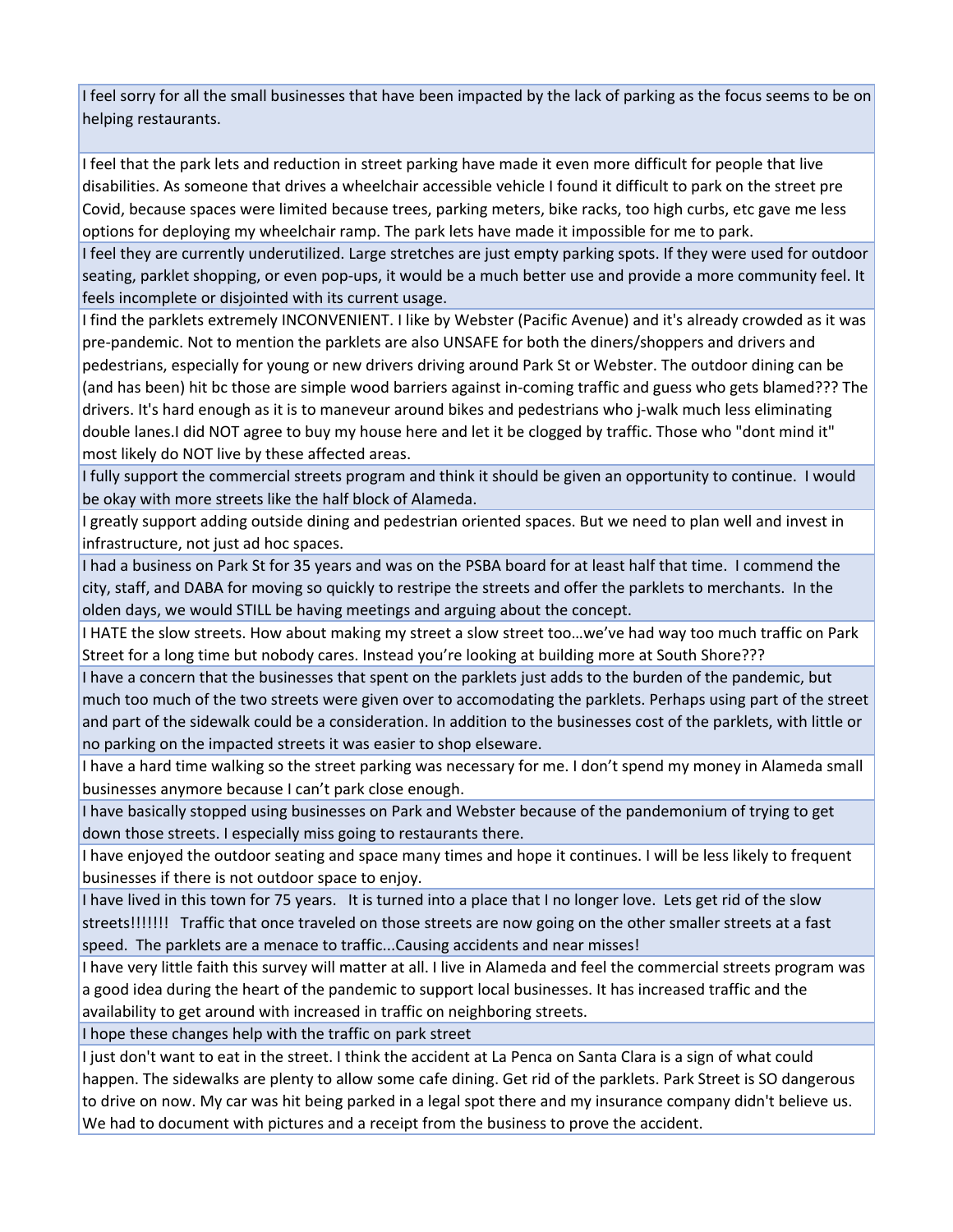I know this isn't directly related but if the homeless problem isn't taken care of then none of this matters. That is the biggest reason I shop and dine elsewhere is when I see someone doing drugs nearby.

I like that these changes might promote more walking and bike riding and less cars. Better for the environment and healthier all around.

I like the changes and would like the parklets to become permanent fixtures. More bicycle fixtures too, please! I like the idea of parklets and have used them in SF, Oakland & Alameda over the last 15 years. Some are better than others. I'd personally like to see fewer per block, but with some better safety and design standards. I like the idea of the area on Alameda Avenue because it is a Safe ped zone and eating area. I won't eat in the parklets because they aren't built safely and i anticipate the first death with a driver plowing through. The slowing of traffic just makes the commute back up worse and frustrates impatient drivers more. The implementation of parklets was done cheaply without real investment in aesthetics, safety and traffic flow. The impact to parking has made me less likely. to spend money on the streets. The bollards you installed are not protective and will result in a death. when someone plows through them. They should be reinforced underneath with cement or steel. I could support shutting down an

area too. for eating on weekends and creating a true ped zone but only weekends. City Hall continues to make moves that exacerbate traffic and congestion and reduce pedestrian safety. Focus on things like the sideshows and lack of traffic flow and public safety issues you've created.

I like the idea of the parkletts but I don't feel safe o park or Webster. Santa Clara and central feel better, a little more room for drivers to correct before causing damage

I like the outdoor seating on sidewalks but don't like parklet's using parking spaces. There was parking shortage already ( which is why we built the parking garage) so now it'll be even worse. All the changes with our streets and bike lane and barriers are ridiculous!

I like the Parklets because they make the street to look more lively. However, some of them seem dangerous especially the ones in intersections (for example the one in la penca). I don't feel comfortable eating there and try to avoid them because of the fear that a car out of control might crash there. Parklets in the middle of the block are safe for me, I'm ok eating in those.

I like the parklets but I don't like how they cannibalized the bike lanes. The bike lanes were a fantastic addition to Park, but now the street has gone back to being pretty dangerous for cyclists.

I live and work in Alameda

I live and work in alameda, but that was not a choice.

I live in Oakland, but my child goes to school in Alameda and we spend most of time/money there. The traffic on Park and Webster has become so congested that we (try) to avoid those streets altogether. This CAN'T be good business, as I'm sure we are not the only ones to do so.

I live on Park Ave and our parking is horrible!!

I live the changes since Covid with outdoor dining and I am also hopeful that Slow Streets continue like they have voted to continue in Oakland.

I live within 2 blocks of Park Street ‐ does that count?

I live within walking distance to Webster, but father than 1 block

I love Alameda

I love alameda, we moved here two years ago and rave about it to friends out of the island. I would love to see the downtown areas (park street and surrounding streets) be kept better, namely the commercial blocks closer to south shore and those closer to the park street bridge. There is a lot of seediness.

I love all the changes made during the pandemic and think they should all remain in place. They make the city safer and more comfortable.

I love having so many more outdoor dining options but still don't feel comfortable riding my bike on those streets I love how Commercial Streets have beautified Alameda during an otherwise highly stressful time: thank you!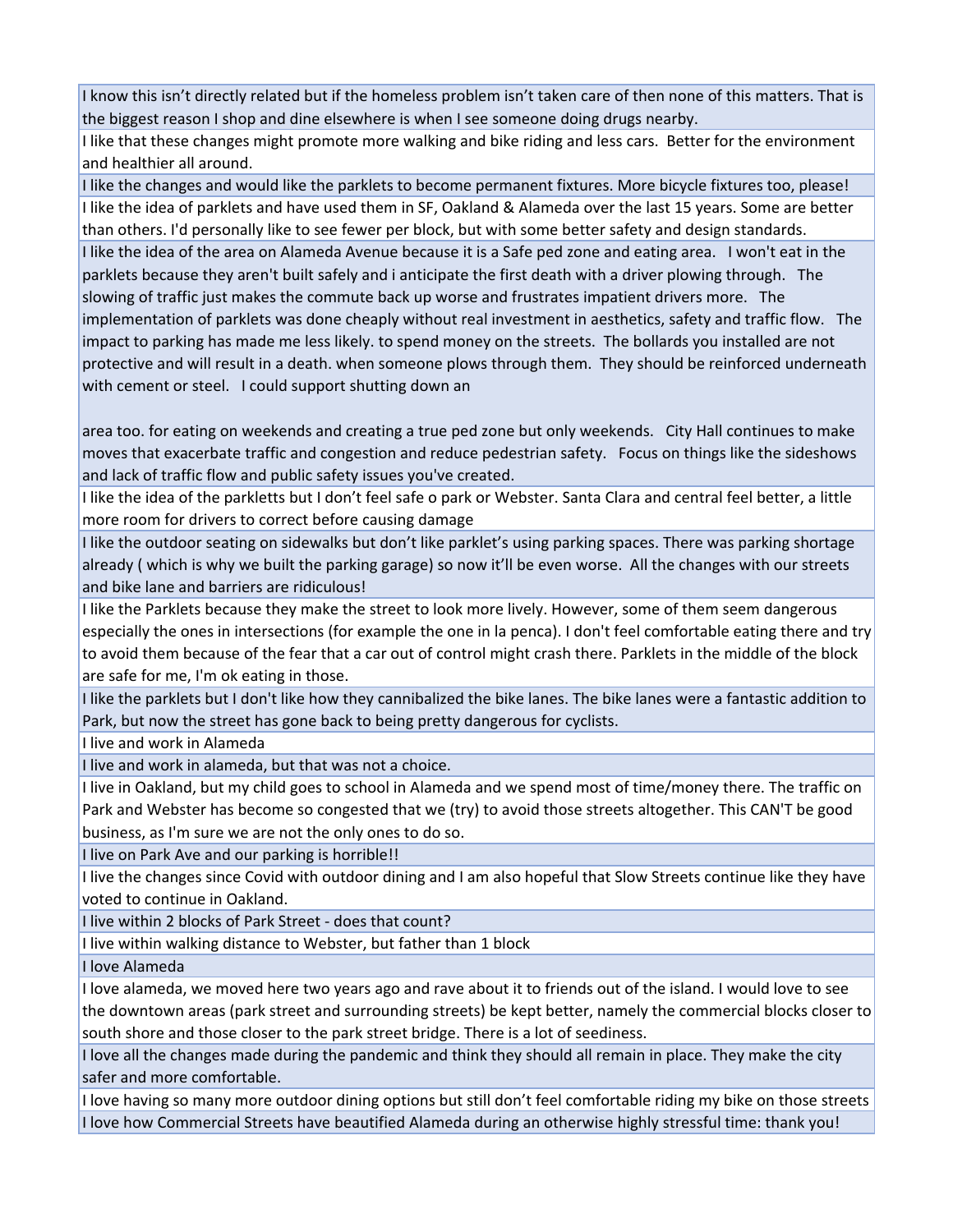I love it all, as long as it keeps our community happy and thriving and safe. Please put the same efforts into everything; police, bikes paths, schools, parks, architecture. Thank you for asking.

I love that we are giving the street back to the people instead of for cars. I also enjoy the park lets because now I am able to bring my dog to eat dinner with me.

I love that you can eat outside, and that it gives Alameda more of a community feel, but the way it's currently designed makes it really hard for cyclists. It's a tough call... I'd be happy to have single lanes in each direction, and parking and loading.

I LOVE the changes, especially the Webster corridor since I live a few blocks away. Having more outdoor seating is so vibrant, fun and takes advantage of our fabulous weather!

I love the Commercial Streets program. I hope that one day we can close Park Street to through traffic, especially around Central Ave, and have an even more beautiful, vibrant, family friendly commercial district.

I love the community feeling of the pallets!

I love the ideas behind the commercial streets program, but the road feel congested and a little chaotic now. There's too much going on and it's a little stressful to use as both a pedestrian and driver. I thi j with some thoughtful improvements the road would work much better for everyone but I hope we deemphaozr cars and support a better pedestrian experience.

I love the new look and feel of both Park and Webster streets. It feels more welcoming to pedestrians and is a great enhancement of the small town feel of Alameda!

I love the outside dining areas and park lets. Would feel a little safer if there were stronger blockades in case of a car crash.

I love the parklets for dining. I hope we keep them.

I love the Parklets, but hate the slow streets. They are dangerous because everyone drives on them regardless. I love the parklets, but it is dangerous for a bicycle to have to make our ways around them and not be impeding traffic. It is a bit scary to ride when there is traffic and I end up on the sidewalk which is also not kind to

pedestrians!

I love the program but I know it's a particular problem for disabled people to not have parking where they are going. Maybe find ways to increase disabled parking spaces around these corridors so it's not a hardship for those folks.

I love the program! I have felt very safe shopping on Park Street and dining on Alameda Ave. during this pandemic. When driving, I don't mind taking Broadway to Clement St in order to use the Park St bridge. I do not feel comfortable biking on Park, but I do use other side streets including Versailles as alternatives.

I love the program. Alameda is beautiful and it is nice to be able to enjoy it.

I love the short term parking on Park St.

I love these changes to Park and Webster. They make the entire commercial streets feel like community streets. I LOVE this program so much, it's hard to describe how emphatically I like it. I love traveling, but being kept in place by the pandemic, I didn't feel so restricted because I was able to go and take in lovely walking areas in my own town! I love it, please please please keep and expand this program!

I love this! Such an improvement for safety of traffic and vitality of street life. Let's keep it going.

I only recently was comfortable with eating outside my home and was hopeful to use a parklet. It's been a slower process for me, but I love, love, love them!

I particularly love the alameda ave closure! That street wasn't that widely used and is a perfect example of thoughtful use of space!

I purchased my home in 1996 and raised my family of four children here. I would like to have four lanes to travel on Webster and Park streets. It allows traffic especially to run smoother and faster. Please return it back to normal.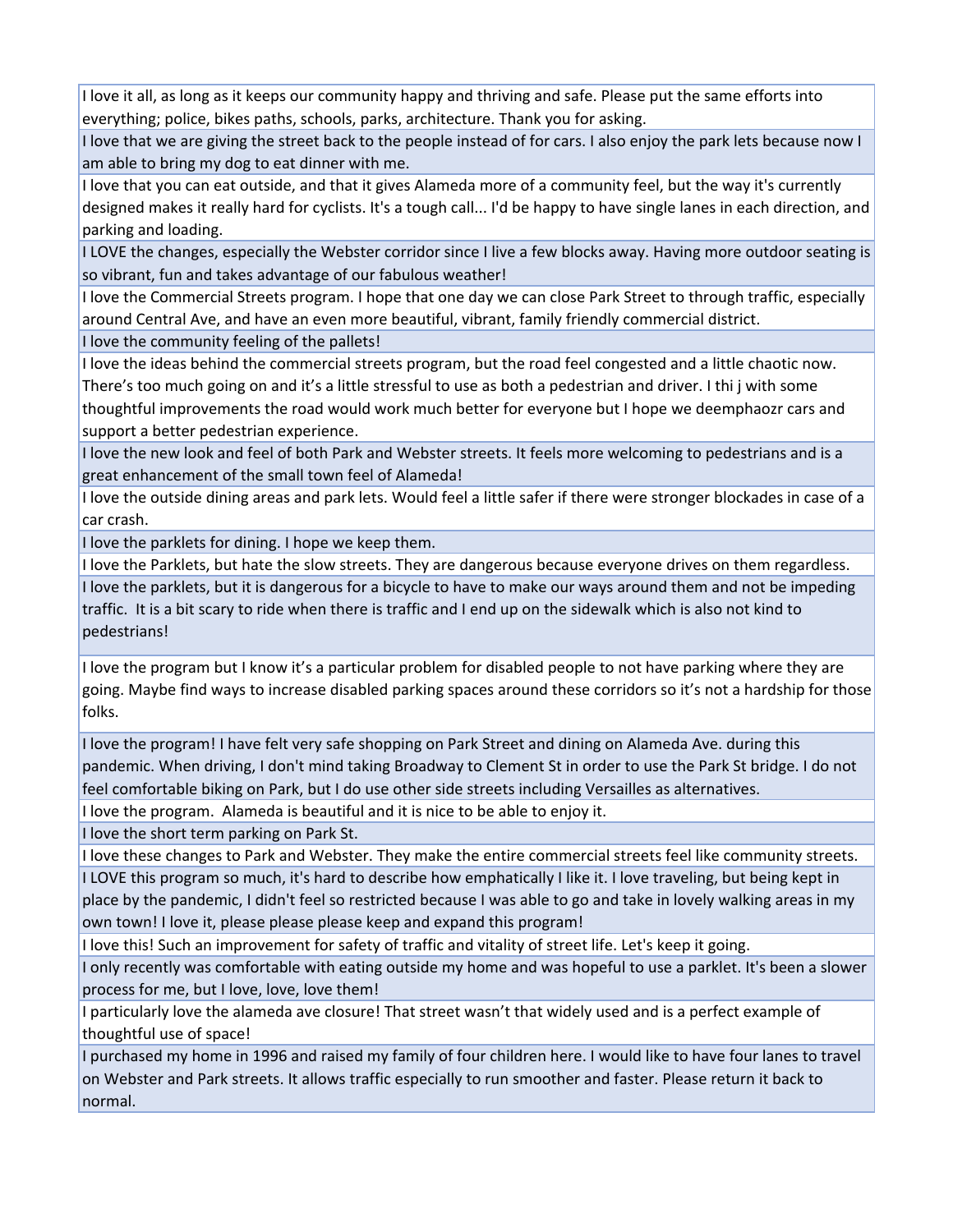I really enjoy the changes that have been made. I live near Park Street and the reduced traffic and parklets make it feel so much more vibrant and alive. I've dined in the parklets countless times and really hope they're hear to stay. Having 10 full tables instead of two parked cars is such a win for local business and residents. There is enough parking in the garage and surface lots, the spots aren't missed. I know there is commotion about traffic, but Broadway is right there and a much better thoroughfare than Park anyway. Maybe Oak could be improved as well to better handle new traffic patterns. I support the idea of bike lanes, so long as they aren't set up like Telegraph where the lane runs between the sidewalk and parklet, that is unfriendly to cyclists, restaurant workers and patrons.

I really enjoyed the 1/2 block closure of Alameda ave. Traffic could still flow through the parking lot and the space provided a very pleasant pedestrian area for dining and socializing. I would love to see this become a permanent change. Perhaps it could even be converted landscaped garden of sorts were people can still congregate.

I really like the webster Alfresco dining area and wish park st had similar

I really like this program and hope it continues. The Alameda Ave parklet should be improved with more permanent facilities (I know the Masonic Hall residents have complained about noise but I've only ever found it busy in the early evening and its a wonderful feature for the community). My only concern with continuing the parklet program is ensuring all business have equal opportunity and access to parklets. As a daily cyclist down park I would appreciate the addition of cycling facilities, ideally not with parking between the bike lane and traffic lanes as it hugely reduces visibility and increases the odds of cyclists being doored or hit by right turning cars. Please consider traffic lane‐bike lane‐parking lane layout. Shoreline path is one of the most dangerous bike paths in town.

I really appreciate the traffic digest and short term parking. It's made me more likely to use park street when I do drive as it's far more manageable to get parking for a restaurant pickup.

I really love the outdoor dining and parklets, but I do think if they are to become more permanent, the more temporary looking ones should be improved for aesthetics.

I really love these changes! Please keep them all. I love the slow streets too

I recognize that the rapid pace of change in food delivery apps (DoorDash, UberEats) makes it very difficult to set effective public parking policy. Thank you for being very responsive, and we must continue to be responsive in the future. We don't want to go back to the pre‐pandemic setup, where Park St. was on its way to being renamed "Double‐Park St." for all the DoorDash/UberEats drivers double‐parked there. That was dangerous. Please, no matter what you decide, keep pedestrian safety as the #1 top priority. Thank you.

I skateboard to Bart to get to work. The slower streets make me feel MUCH more safe.

I strongly disagree with continuation of lane closures for parklets and other pandemic modifications. The development on the island continues with expanding population and no corresponding expansion in infrastructure. The streets and parking should be returned to its prepandemic configurations. The loss of parking and traffic congestion due to these street modifications are a substantial impediment to visiting and spending money on the park and Webster street corridors.

I support changing some of the 4 lanes roads to 2 lanes with the middle lane option (the Broadway model). But It seems some of the other changes in roads and intersections were designed by people who don't actually drive a car. Grand and Otis for example. The pedestrian islands are a foolish addition in the name is safety that only leads to traffic. What is the goal? Heavily increased traffic is the result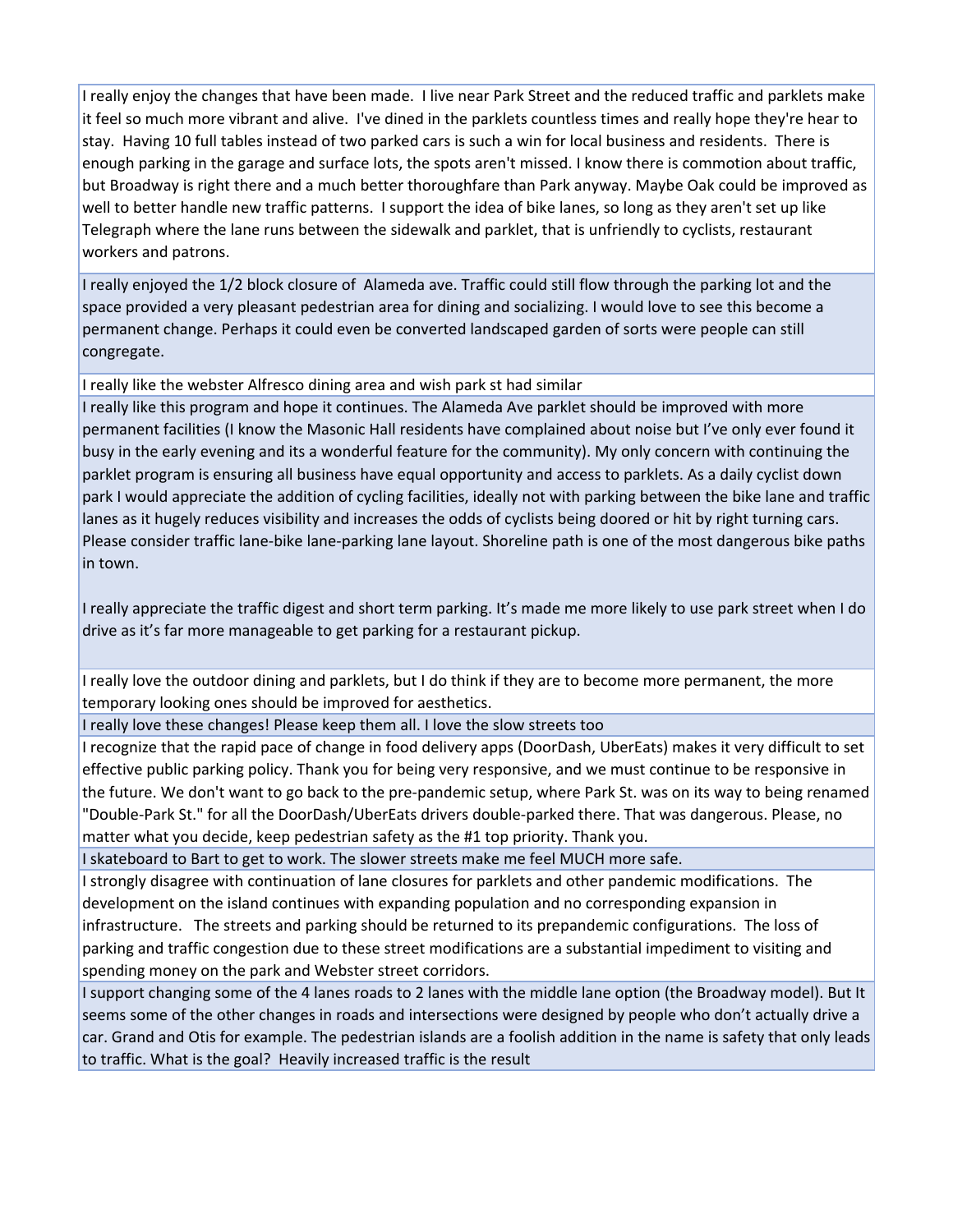I support most anything that increases pedestrian and bike traffic and reduces car use. I love the new pedestrian/bike trail between Minton and Constitution. More of this! I also like the changes on Shoreline and Otis.

I support the concept of the parklets to kelp businesses stay afloat during the pandemic, but they came at a serious cost to traffic flow on the island. They need to go away now.

I support the limited traffic on both park and webster. I like the parklets but support neighbors pleas for better established quiet hours. And I think parking enforcement should actually enforce the 15 min limit if those spaces are kept limited.

I support the parklets and have been to several, but they are an eye sore right now. I'd love to see them be a more permanent looking and architecturally appealing and sound.

I think for Park Street, parking is a bigger issue than usual. While it is great we have one lane for park let's, it's still tough to have some street parking.

I think it makes are city look trashy and over‐crowded. All you see are cars. Will never dine in a parklet. See no reason to eat with cars at my shoulder, with their exhaust and noise polluting my socializing/dinner space. My idea of dining out is not sitting in a semi-dirty, noisy area, not being able to hear dining companions.

I think it would be a good idea to close Park St. from Lincoln to Encinal permanently ( or at least during the warmer months) and make that whole area a pedestrian mall with tables, entertainment and arts/crafts booths. I think most parklets should remain, unless they are in dangerous areas or near dangerous intersections

I think sections of Park and Webster streets should be closed off on weekends, similar to what is done in Europe. I think that the City should proceed with caution. Give it a little time after the insanity of the pandemic craze. Two months is NOT sufficient time to make a final decision.

I think the changes are nice, and should continue. I think that parklettes however should be required to match an aesthetic... some of them are horribly ugly and mostly just plywood.... I also think they have made it far more dangerous for bikes in these areas.....

I think the dining areas should be safer, i like the vibrancy it brings to the area, but I don't feeel safe eating there next to the cars

I think the parklet in front of Daisy's is beautiful but I don't see the point of it since that's not a restaurant and you can't really sit there. The same goes for the karate studio on Park near Santa Clara. I think if parklets remain they should be only for restaurants.

I think the Parklets add a festive environment to both Park and Webster streets attracting people to the business districts and should be made permanent.

I think the parklets are fine if they are helpful to the businesses but they need to look better. The City should create a uniform design plan for all of them so they don't look like such a random mishmash of structures. They could improve upon the look of the Downtown area looks if there was more guidelines provided to create a cohesive look that benefits the downtown area.

I think the parklets are wonderful, I especially like the Alameda Avenue street closure. It should be made into a permanent ped mall.

I think the parklets should continue to until the winter when dining outdoors becomes unpleasant. I enjoy the outdoor dining. And I want the hospitality and retail businesses to have increased capacity to recoup some of their pandemic losses, but I think the road congestion is too much.

I think the people that live near the parklets should be consulted. The backup on park street with reduced lanes may raise issues with emergency vehicles and trucks. People already don't bike down park street, so i would be in favor of 4 lanes again if the parklets are removed.

I think the short term parking is being abused. People aren't dropping off and moving they are parking and staying. I've gone places for an extended period, after having searched for proper parking, and noticed the same cars on the street when I returned to the area.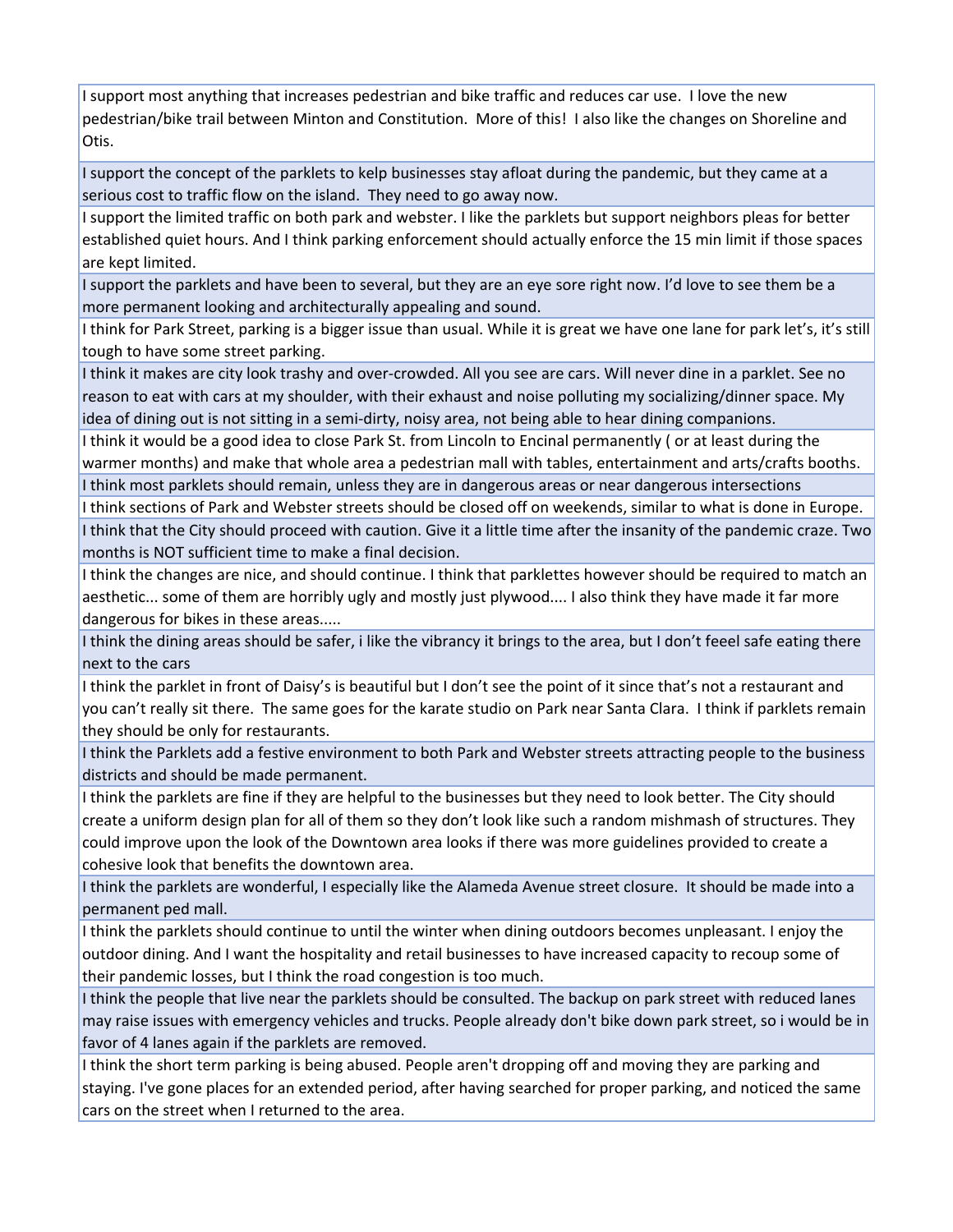I think the slow streets should be reopened. We were told they were for the duration of the pandemic only. Reducing lanes and parking makes it impossible for seniors and handicapped to frequent Park or Webster. Parking is impossible now as is walking a great distance. Cyclists and pedestrians are entitled now and do not follow the rules of the road. Areas are becoming gridlocked. Thank you...

I think these have all been good additions to the city, especially during Covid, but things need to be adjusted as people are out and about on foot and driving more again.

I think they have made Park and Webster a disaster. Park Street looks trashy and cluttered. Webster looks a little better. I wouldn't eat in a parklet, especially near a corner, for fear of a car running through it. People have no patience for people trying to park, especially in odd spaces. Traffic is backed up blocks. I just plain avoid the whole area, which sadly means going off island to shop or dine.

I think those streets should be completely redo: widen the sidewalks for outdoor dining, to anticipate for more foot traffic, provide some short‐term parking at strategic points, and bicycle lanes. Park and Webster should have a New Master Plan. Only a complete redo can turn the strips into an ideal settings for businesses to booms, safe for pedestrians, vehicle traffic can still flow. Something like some settings in Paris or Italy. The improvement will be more inviting and enhance the quality of life to city's residents. Current parklet configurations are piece‐meals work during the pandemic but it's time to consider big vision.

I think two lanes is okay it does slow the traffic, but the buses would need a turn out or they continue to stop traffic. The restaurant & retail needs to come off the street, we need the parking returned. Please consider adding some NO Left Turn signs at Park and Pacific (into the shopping center).

I Think we are still not clear of pandemic so to help restaurants it should remain temporarily

i think we should eliminate parking meters as that revenue could be offset by increase sales tax proceeds I think you ruined this town with the "parklets and short term parking spots

I tried a couple of parkletts but they felt very unsafe and were very, very loud with cars speeding by. Also the slow streets ( Versailles, pacific, etc.)need to end now too, they served their purpose but now seem unsafe.

I understand that these zones are mostly commercial and the businesses already have it hard with skyrocketing rents, but these measures don't take into account the residents who live above these businesses. I live above the Alameda Ave street closure and we are constantly bothered by the trash and rodents these dining options bring to our building, not to mention the additional noise (now street performers going until 9pm??) and possible exposure to Covid variants. Now that there are more parklets around, I don't see that the Alameda Ave closure needs to remain.

I want to applaud the creation of the Al Fresco Dining Park at Webster and Taylor. The events are wonderful and much appreciated!

I want to see street's return to pre‐pandemic status

I was really happy to see the city implement this (I love the slow streets too and hope they continue!). We should do what we can to make Park and Webster Streets more enjoyable for pedestrians, patrons, and diners. I also really liked the parking lot on Webster that was turned into a dining/entertainment area. I always felt that should have been a park(with a gate to close it at night - like you see in Paris) but the current use is the next best thing. It should also be beautified and made permanent.

I will not dine in the parklets as I think they pose a safety hazard. Already, there has been an accident on the corner of Santa Clara & Park. Also, I don't want to dine amidst air pollution generated by the amount of traffic generated by the cars, particularly on Park St. Alameda Ave. definitely needs to be restored to a thoroughfare since it is presenting a problem for tenants in the apartments. Closing it to the detriment of the health of residents and the use of more law enforcement at night does not justify its use as a "parklet". I have empathy not only for the residents but the landlord(s). There is already an affordable housing issue and it's unfair to make the units unmarketable due to the nighttime noise level of those who won't adhere to the rules. I definitely avoid driving down Park St. to avoid the backups during peak times. I have empathy for the delivery drivers who have little choice. I'm curious how many fender benders there have been.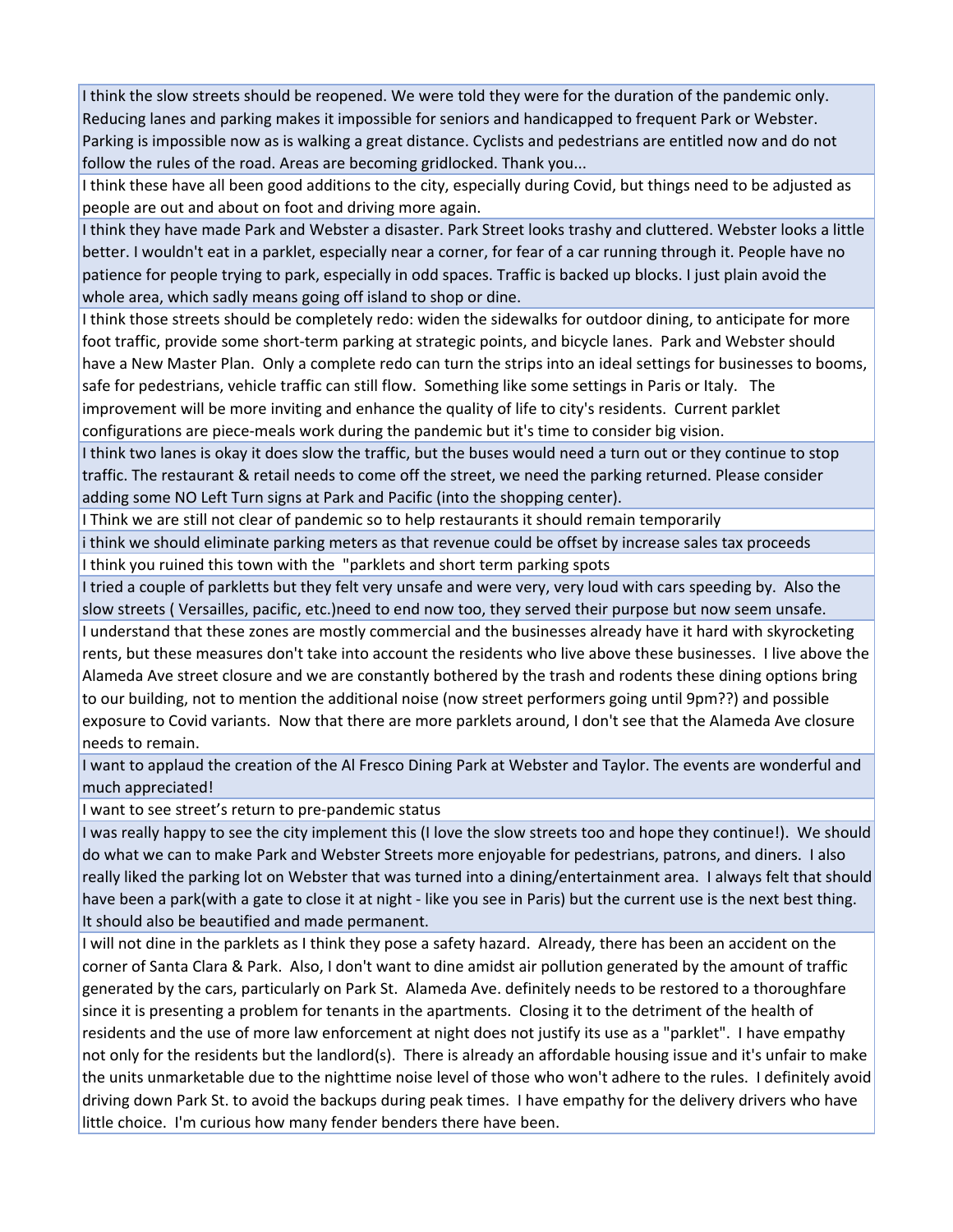I wish a significant stretch of Park St was pedestrian only. I was in Santa Barbara and Ventura recently and both made the main drag car free and it was the best option for dining and biking.

I wish the city would do something to encourage more biking and walking to Park and Webster streets. Traffic gets really backed up near the Park Street bridge, so I think some changes need to be made to the program, but I like the more community feel. That said, I have been nervous about eating in parklets because of news around the country of cars running into them. Also‐ can the city look into doing something about ALL of the empty storefronts? That actually seems like a bigger issue.

I wonder if it would make sense to just expand the walkway and include a curb protected bike lane like they do in Munich. The parklets wouldn't be as big, allowing for some tables but not taking up a whole lane .

I won't shop those streets until they're returned to the old normal.

I worry about accessibility for older adults and people with disabilities ‐ I really liked a lot of the changes, but I felt they still favored convenience for cars and pedestrians who walk over all other forms of mobility.

Some of the temporary parking on Park Street created congestion which was stressful. Why not allow short‐term parking on Oak or Park Avenue or other nearby streets and take the pressure off of Park Street?

In fact, I would love to see huge sections of Park Street become people‐only ‐ like we do during the festivals...THAT is the kind of experience I'd like to have. A lot of New England towns are like this. I would encourage the creation of a "theater district" for Park Street that would shut down all traffic for four blocks or so on at least Lincoln through Encinal Avenue. Increased parking with an additional parking structure like the one next to the theater so that people can easily park and then enjoy the restaurants, the shopping and a nice walk.

I would ideally love to adopt what European towns have which are closed off to car pedestrian areas for dining, shopping, etc. I'd love to see that for park street like we do when we have festivals. However, if that doesn't work, I think what we have now and maybe adding more of is it great. It would definitely keep people around more, which helps businesses.

I would love to see parts of Park St closed off entirely for vehicle traffic like they have done in Santa Barbara

I would love to see restaurants and bars who want to keep their outdoor spaces make them permanent. They should however make sure they are more level and kept cleaner (especially bars). I like that Webster and Park are down to 2 lanes. It would be great if the city could redesign them with wide sidewalks and 2 lanes of traffic (the parts of Webster with wide sidewalks are great.

I would love to see these streets become more friendly for bikes and pedestrians.

I would prefer Park St. and Webster Street be open to shoppers only with cars parking nearby but not on the streets.

I would shop more on park street if I could more safely bike down park street. I can't remember the last time I drove on park street (just perpendicular through it). It's totally under necessary for able bodied people ‐ this is a pedestrian corridor and should be treated as such

I'd like to see the city incentivize business to make the parklets more permanent in design. Some businesses spent the money to make them very inviting while others are very haphazardly built. I love them and prefer to eat outside most of the time. Regarding the lanes and striping—please consider turning the entire length of Park street from Buena Vista to Otis a two lane road. Park street traffic and shuffling for space starts are BV and it's way too chaotic for the lanes to be in consistent start to finish.

I'd like to see the parklets made a little nicer, like the ones dive seen in Walnut Creek.

I'm in favor of more walking and biking in Alameda! If that means driving and parking on different streets, that's ok with me. I realize that it's complicated though!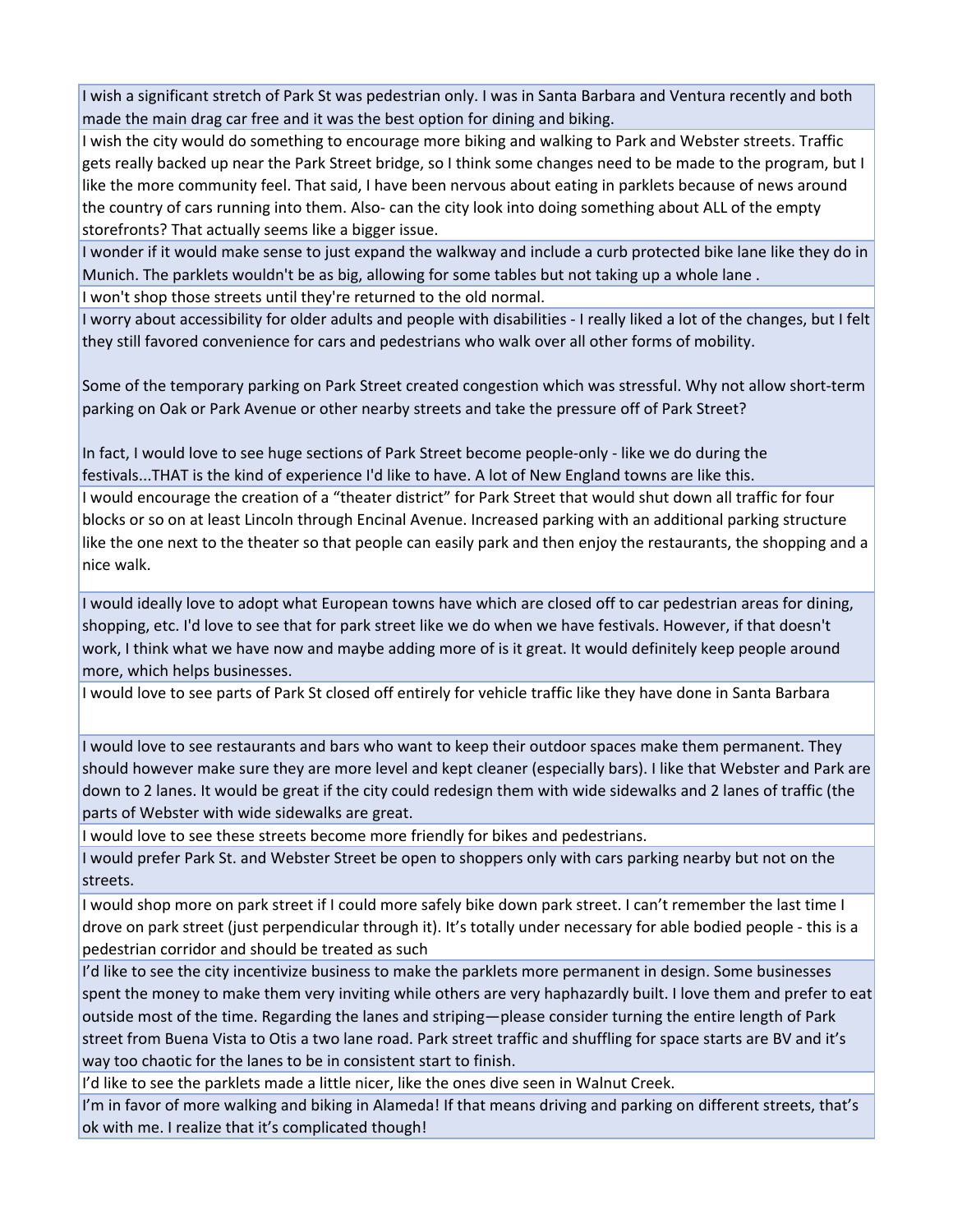I'd like to register my support for the parklets being made permanent. Yes, there is a slight delay and inconvenience to traffic. I don't care. The delays are minor, and Webster shouldn't just be a street you drive through to somewhere else. Taking advantage of the West End's great weather should be something we do as much as possible. Keep the single lane of traffic. Give restaurants, bars and even shops the opportunity to expand their service outdoors. The commercial corridor is MUCH more fun and vibrant with more people out. It may help to have certain (very lightly defined) standards for parklets so they don't degrade over time, but otherwise PLEASE keep this fantastic improvement to Webster street. There is plenty of parking even with the parklets, and the drop off/pick up 15m spots alleviate many of the complaints you would otherwise get when people just want to run a quick errand.

I'd like to see the city invest in making the Alameda Avenue area more appealing and attractive, and the parklets, too, could be made more attractive. Definitely want them all to stick around, though ‐ really nice to have more outdoor dining options in Alameda.

If only our retarded city council could figure out how to deal with crime on Park St. Hopes and prayers and BLM posters supporting terrorist groups are not working.

If restaurants want to have a parklet they should pay additional rent to the city

If the Partlets were well designed and closer to the restaurants than in the middle of the streets, then I would reconsider. Look at Star Pizza on Park or Jolie's on Webster, the parklets are beautiful and the sidewalk is between the parklet and street. The servers do not have to cross foot traffic to serve the food.

If the streets aren't returned back to normal (pre‐Covid) then I'll probably never shop on Park or Webster again. It's also time to discontinue slow streets!

If you keep the outside seating then provide some standards around them. Look at Danville. They really made there's very nice and built them in to the designs of the downtown. Ours look cheap and half put together. If you do it, do it right or don't do it.

I'm fed up with lane closures, particularly on major thoroughfares, that restrict traffic flow, especially as Alameda continues to encourage developments that add dramatically to that decrease in traffic flow. The plan for infastructure improvement is non‐existant and the quality of life has diminished significantly.

I'm glad that Alameda is taking steps to make our streets more walkable and bike‐friendly. I hope the city will not be afraid of creating specific areas that are for pedestrians only, separate from main thoroughfares.

I'm in favor of the parklets on both Park and Webster ‐ bigtime! I also like the change from 4 lanes to 2. Parklets need to remain because we are headed into fall and a 4th resurgence of the new variant, and these are still needed!

2 lanes will slow down traffic, which is good. Perhaps folks will consider using alternate streets other than Webster/Park when possible.

My hope is that parklets can somehow owners will invest in the parklets and make them look nice (lighting/heaters), now that they have some confidence that they will remain in play.

I'm not happy with the changes being made to our streets. I understand why they were made, and if they helped businesses, then great. Frankly I saw that businesses made accommodations all on their own without modifying the street. They took over parking spaces and provided tables. That worked OK for the interim, but I'd hate to see the modifications you've made be permanent.

In my opinion, the more pedestrian and bike friendly the commercial streets are, the more inviting and desirable they are to visit.

Inclusivity for older and disabled people means easy access to disabled parking and public safety. The increase in muggings terrifies elders.

Is this survey available in Spanish?

It allows small businesses to thrive by increasing foot traffic. The Alameda community will flourish by promoting walking around business districts and interacting with fellow community members.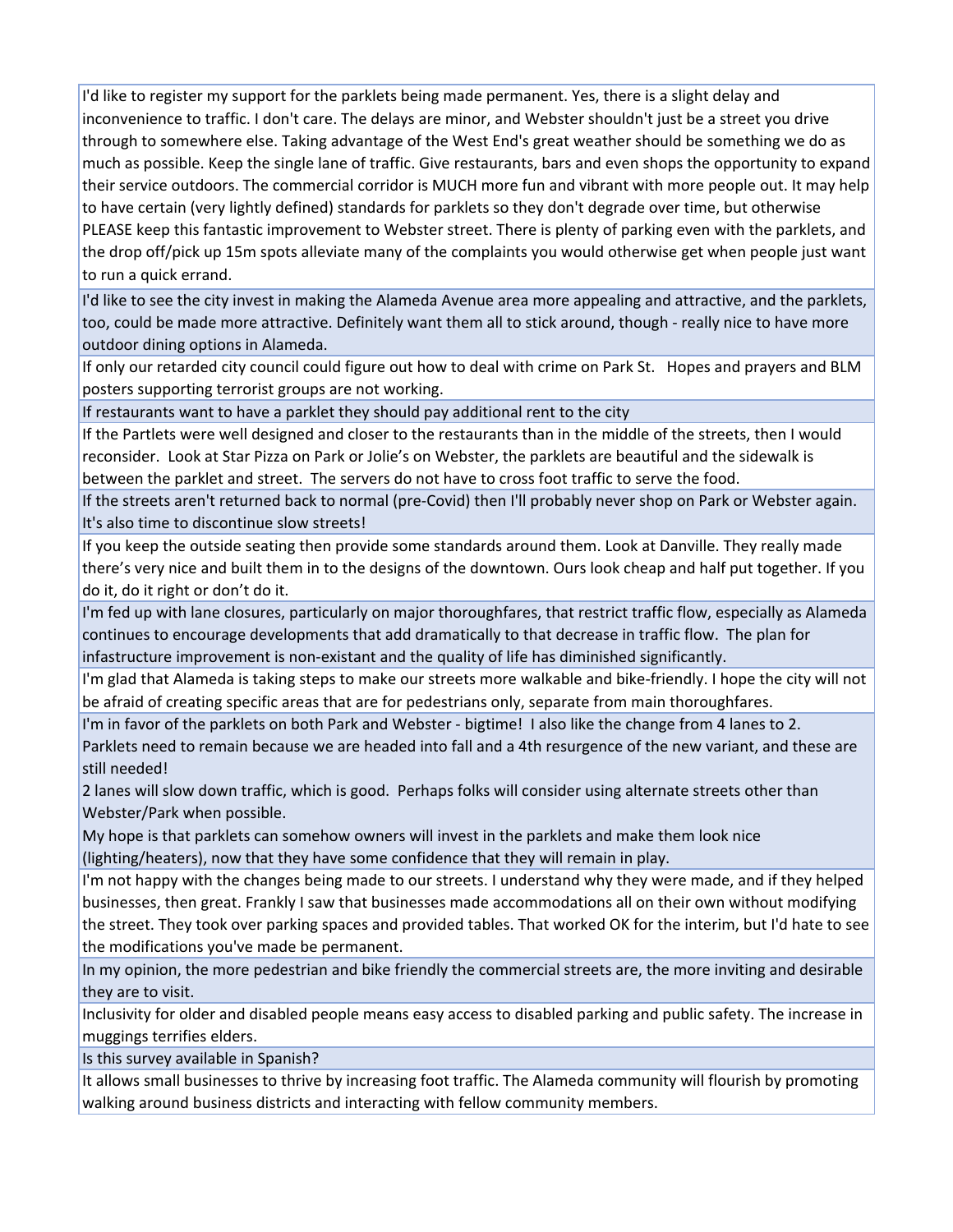It doesn't seem like people use the short term parking for their intended purpose. I love outdoor dining, but dining on the street in a parklet is not how I not how I would enjoy dining out. The cars are too close. And finally, the congestion along Park and Webster is terrible to navigate and an eyesore in town.

It had done wonders for my sense of safety during the pandemic. It also makes the most of Alameda's wonderful weather.

It is a great program during the pandemic. When the pandemic ends and Alameda Theater and nearby businesses reopen to full capacity, the congestion resulting on Park Street and surrounding areas if the Commercial Streets program remains will be devasting.

It is a mess. Park Street is a arterial thoroughfare with Traffic controls. When traffic is diverted to non arterial roads (as it is) it becomes more dangerous to pedestrians. There seems to be NO CONSIDERATION for the disabled in this community. I live one block away and haven't been to Park Street since all these changes went into effect,

It is a safety hazard to be dining next to cars. It also takes up space from the sideways and parking spaces. Cars are always double parked and people are crossing the street, not in Crosswalks If the city keeps Park and Webster this way, there needs to be police monitoring the streets and ticketing people.

It is difficult for many seniors and disable to navigate the parklets and with the loss of parking and two lanes of traffic made it more difficult to shop on Park and Webster.

It is fine by me. I am not upset with what has been done.

It is wonderful to be outside. Reduce cars and bring a loop bus between park and Webster!

It seems very premature to think about dismantling these when the pandemic isn't even over yet and outdoor dining might be a huge boon to keeping cases down or absolutely required by the state if there's a winter surge. Also, restaurants get extra seating which is only good for popular spots

It very likely saved my business as it allowed me to operate out doors. I was able to tremolos my team. Super helpful

It was always very suprising to me that Alameda, with such beautiful weather doesn't have outdoor dining spaces. Parklets are great and should stay. They add life to otherwise boring street. They also encourage businesses.

It was ok during the pandemic but I like the City as it was.

It would be great if the two blocks of park street was totally closed off, only access for delivery vehicles in the early AM

It's madness! Those streets are a mess and it's only made the parking situation worse. I spend a lot of money shopping and dining in Alameda but I will stop because I can't even park to go to any of the places along those streets. It's confusing and an absolute mess. Get rid of it please.

It's overall positive. But alameda in general needs more rule enforcement.

It's been really great to see the city adapt to the pandemic and find opportunities to enact some forward thinking revisions to the use of the city right of way. I hugely support the reduction in number of travel lanes and think it greatly enhances the quality of pedestrian space, and hope it helps our local businesses and community thrive.

It's UGLY, UGLY, UGLY. Park and Webster were actually fairly attractive streets, notwithstanding the City's massacre of the trees, but now both streets are hideous. And you will not solve the aesthetics problem simply by replacing those awful plastic barrier things with some permanent installation. It will still be ugly. Just put it back the way it was, please. I avoid walking on Park or Webster now, and will not walk there as long as the streets remain such a mess.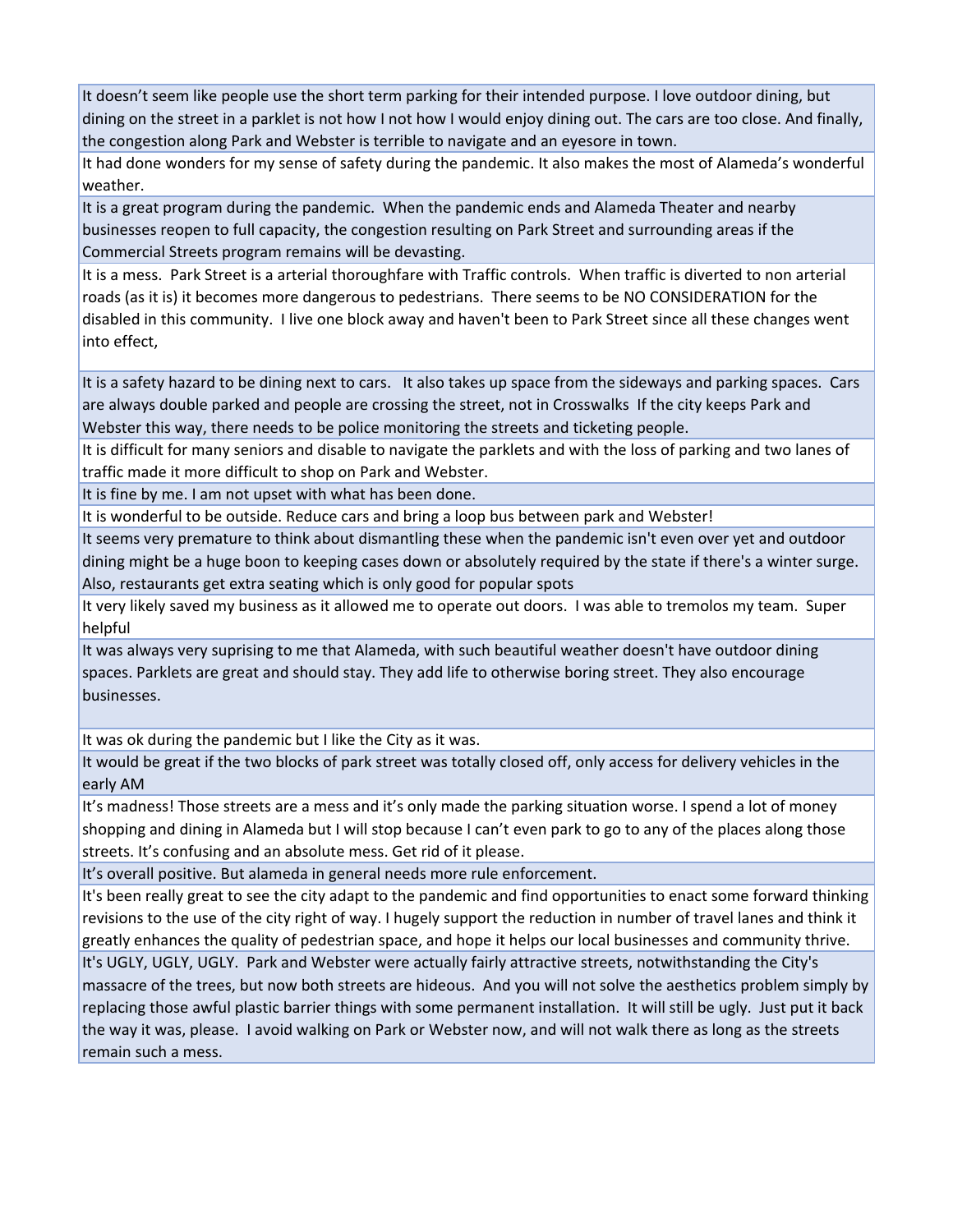I've lived in Alameda for over 25 years and previously commuted by bike to work in Oakland. I love the bike lane availability that now makes getting to Oakland so much easier! Rather than making Park and Webster streets bike‐laned, the availability of truly secure bike parking at South Shore, Park or Webster streets would be more welcome.

I've lived in Alameda for over 35yrs and these Parklets need to be removed from Webster St and Park. With the Cities policy of wanting to add new housing on the Westend and Central Alameda traffic is absolute horrible. I live one block off of Park St and the traffic has increased and there are times that I can't even PARK in front of my home. lets not forget that I pay property Tax's which a portion goes to the City, plus the Mayor and Council members don't live in my neighborhood so they don't live it like I do. The bottom‐line GET REID OF THE PARKLET'S!!

I've noticed traffic gets much more backed up on Park St. and Webster St. since temporarily converting them to one lane in each direction. I get around primarily by bicycle and with only one lane in each direction it is now much more difficult for motorists to pass me as I ride in the middle of the lane to stay out of the door zone. When these streets were 2 lanes in each direction, motorists would simply change lanes to pass me. hope they are returned to their original configurations ASAP.

just awful

Keep Parklets permanent

Keep slow street.

Keep the parklets! It's good for business, makes alameda more enjoyable. The street parking and additional driving lanes are unnecessary.

Keep the parklets! More bike lanes!

Keep the parklets, but make them better‐looking.

Keep the Webster Street al fresco area and find more opportunities to do projects like that.

La Penca has too much street dining space. Please reduce to be equitable with other dining establishments.

Less cars! More walkable streets!

Let streets be streets

Let's focus on small businesses and what they need. We need to take care of them so we don't lose them to the devil chains

Let's get things back to normal.

Long term study and adjustment of these street changes is essential. We got plenty of unexpected improvements, but also negative impacts from these programs. Please keep up the public engagement.

As a person who loves biking around Alameda, I welcome the changes to Park and Webster streets, but also recognize that there is still much more improvement to be made. At present there are more bike lanes in the city, but we are still missing critical sections of bike lane along Park and Webster streets that significantly reduce safety and impact people's choice to bike more. Example: park st from San Jose ave to Otis. Just painting a bike on a high traffic, single lane road does not provide a sense of safety and impacts people's choice to bike vs. drive. Biking along park or Webster in the main commercial area does not feel safe, so I usually have to use side streets which does not help increase the likelihood that I will convert more car trips to bike trips.

I'm looking forward to a vibrant and inclusive Alameda with mix of transport options that encourage environmentally friendly choices. Keep up the good work so far.

Love 2 lanes and parklets...I feel more safe eatting Outside and it helps our small town feeland

Love all the changes mentioned in this survey! Keep em coming!!

Love anything that is more pedestrian/bike friendly!

Love the parklets and especially the slow streets too!!! I use those all the Time to run, bike with my kids, etc.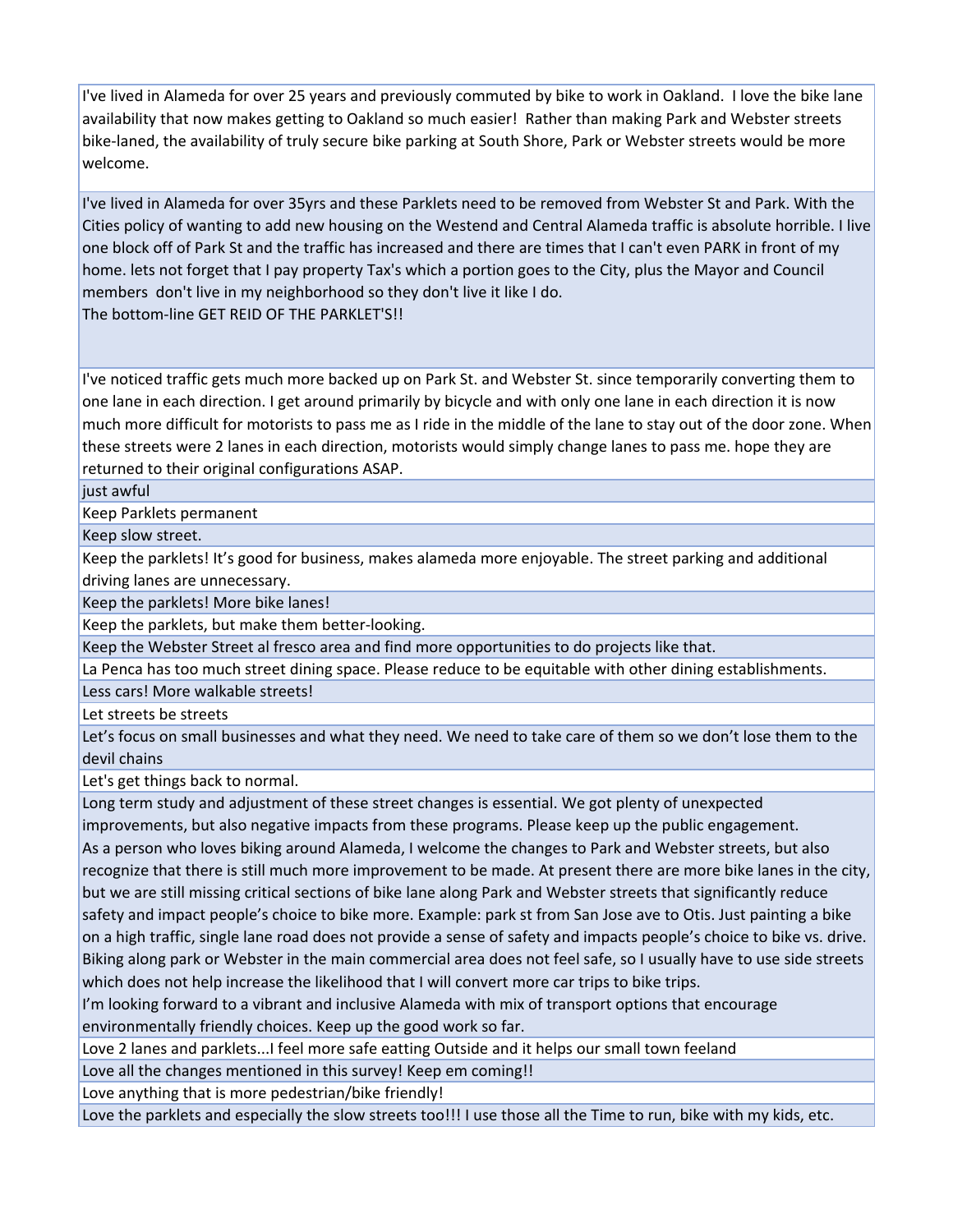Love the parklets, I go to park to enjoy businesses and simply use Broadway to avoid traffic on Friday evenings, there seem to be plenty of alternative routes.

Love the parklets, the outdoor dining and shopping. LOVE that Park and Webster aren't freeways anymore w/ cars flying. But... many of them are eyesores! I know it costs so much to do it right but we need standards. Also, safety issue. I worry about injury from cars when dining on the street. There are tons more angry drivers because of the traffic and no police presence. Police make no traffic stops anymore.

Main note is if this becomes a permanent thing, the structures should be of higher quality. Some are mere tents. Aesthetic improvements would be ideal

Major European cities all have a charm becaue they have tight alleys and outdoor dining places. In the long run we can all be proud of this kind of look for our two main Alameda streets. Plenty of other streets for the cars. I'm actually hoping that Willow and Walnut become one way. But that's another topic.

Make a section of Park Street pedestrian zone no vehicles from 11am to 10pm

Make it more permanent, landscaping, etc.

Make Park and Webster have no parking so it's easier and faster to drive down the street and would allow for more business space. There's plenty of parking elsewhere.

Make parklets look better, less plastic. Tomatina and Pappo ones are nice

Make parklets permanent and find funding to construct level and safe spaces

Make streets more well lit, make parklets and car bumpers more attractive and safe from ongoing traffic/accidents. Clean sidewalks more often.

Make the parklets prettier!

Making changes to promote a healthier and more social lifestyle makes me proud to live in Alameda. Making streets safer and outdoor areas accessible and inviting is amazing. Take lessons learned from this tragic pandemic and use them to make our lives better! It's win‐win as far as I can tell.

Many of the changes made during the pandemic have made the streets more unsafe. I'm speaking as a pedestrian ( I love to walk) and a motorist. it is hard to see pedestrians. Park and Webster have a clown alley vibe - snaking through them is tricky and dangerous. The re-do of the Otis-Grand intersection is truly dangerous. the bike lane on Grand curves and make it seem as though bikes are turning right on Otis; having bikes then proceed via the crosswalk on the opposite side of pedestrians (not at all where one expects to see a bike moving quickly) is terrifying. All the concrete added is not helpful. It's hard to believe a civil engineer with a traffic certification was involved in these changes. They are confusing and dangerous. The changes on Park and Webster are similar. They are poorly done and need to be rethought.

I would love to see more pedestrian‐friendly areas in Alameda. But the changes made so far are unfriendly to all. This seems to have started with the nightmare that is now Shoreline. Because of the need for parking on that street and restricting traffic to only one lane in each direction, I have seen drivers taking dangerous actions to get around cars that are parallel‐parking.

The changes you are making to a city not designed for bike traffic seem at odds with the rapid pace of adding housing which will inevitably increase vehicular traffic. Not everybody can ride a bike (I can't). In my opinion, the emphasis on bike traffic is creating a mess. It's as though you have chosen bike fanaticism over sensible traffic safety, the kind the expertise of a trained professional would offer.

## Thank you for listening

Maybe do a weekend program of a full park street closure from 10:00AM‐8:00PM where people can meander, meet and enjoy park street (of 5‐6 of those blocks). Retail can also have tables and chairs beyond their parklet and area. Some coyotes do this and cities in other countries like Denmark di this. More bike friendly streets please, otherwise keep up the good work!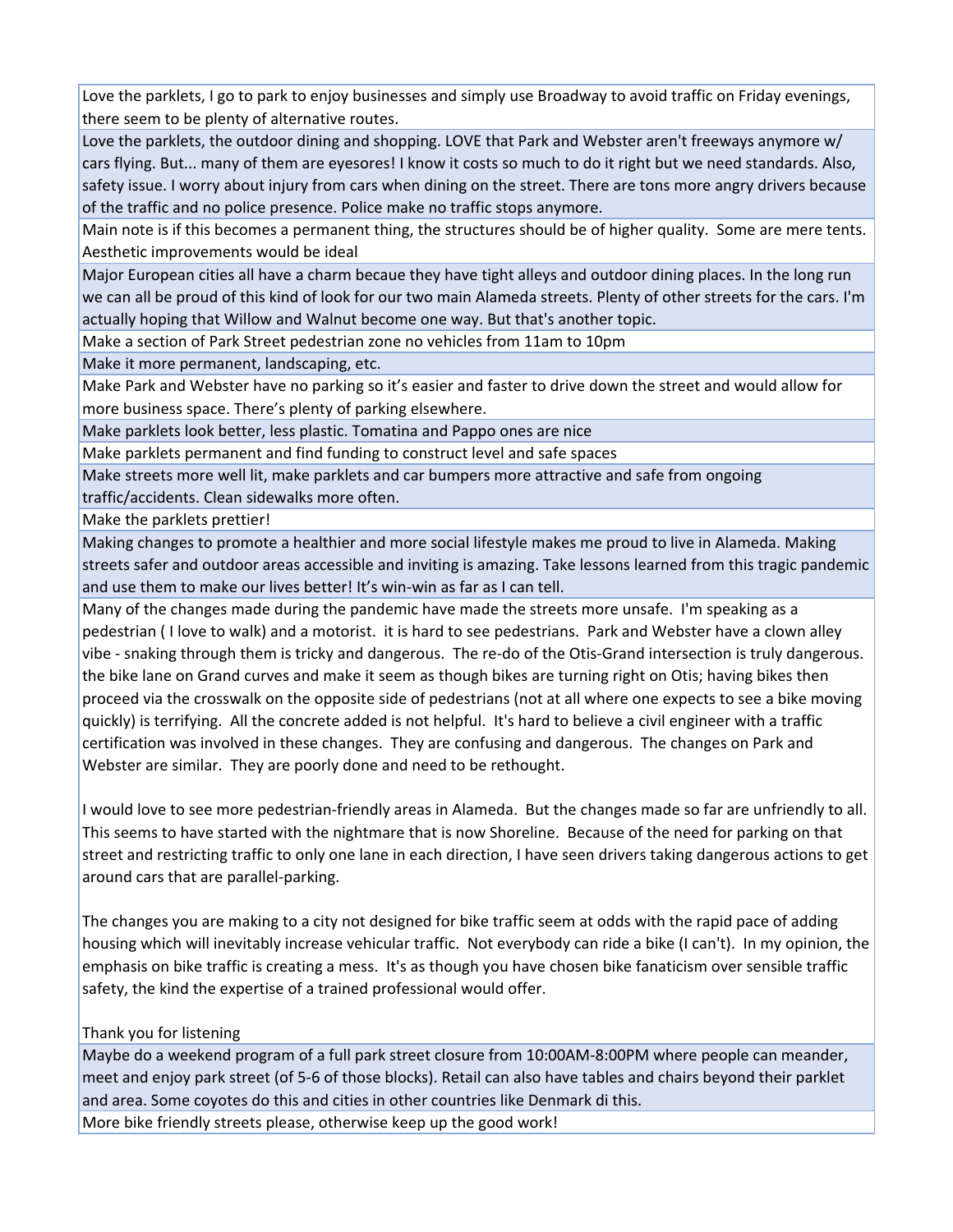More family friendly young kid options. Could have a designated kid hill/play area in the parking lot by the burrito place on Webster. Its a nice outdoor eating situation I'd like to see made permanent. if that is a private lot, it would be nice to have something on Webster like the public eating area by Alameda museum.

More of Park and Webster should be closed to vehicles, or maybe have sections on one lane going one way only. More Police is what this city needs! Stop wasting money on stupid projects!

Most changes like this are inaugurated with the idea of producing a desired result, e.g. pedestrian safety but are never re evaluated to find out if that happened. Please follow up.

Move the parklets next to the businesses and put the sidewalks next to the street.

My biggest frustration is the parking. Patrons should not be taking up residential parking. It's infuriating because it's ridiculous to have to park your car and pay in the parking garage and walk to your house when patrons should be doing that

My granddaughter and her family live in Paradise, CA. The city fathers decided to remove 2 of the 4 lanes in the main shopping district to accommodate parking for the businesses there. Then the camp fire happened and with only 2 lanes out of town people burned to death in their cars trying to get out. Because we're an island we need to be able to evacuate in case of an emergency like a drastic earthquake or something else. These parklets need to be removed for the safety of the citizens of Alameda. And the slow streets thing needs to go back to normal

My wife is currently pregnant, and outdoor dining is the only way we feel able to safely visit our favorite restaurants on Webster (we were at the Canasta Kitchen patio just a few days ago). We are both vaccinated and feel well‐protected against severe illness, but any infection that mounts an immune response is a potential risk. I'm sure we're not alone ‐ this program is a boon to anybody with a compromised immune system. Plus, in such a beautiful place, the al fresco dining has been delightful!

Need enforcement… need patrols

Need parking spaces on the streets for handicapped

No consideration for bikes and handicapped who must travel by car.

No matter what gets decided, i applaud the flexibility of the city and I hope we keep experimenting and evolving. Noise and exhaust from vehicles driving by the seating are the main drawback for me. I live on the east end and try to walk to Park St whenever I have business there. I would love to see more people walk or bike to restaurants or shopping, like Europeans do.

None of this makes any difference if there are still huge housing complexes being built and only a few 2 or 1 lanes to get out of Alameda. Maybe try thinking about the long term rather than short term gains!

Nothing to add

Open all closed street s that were closed.

Open up our city, masks should be optional, fix the homeless problem! Stop building with no parking!!

Other (not only senior) Alameda friends and I have talked about how we avoid Park Street now. It's too busy with signage and people right next to the road. We do not feel comfortable driving or parking on it. I miss being able to drop over to the restaurants now that I have had my shots and am going out again. Park Street may be getting more business now, but it's no longer senior friendly. I do like the dedicated turn lanes when I must use Park St. Otis Dr and Grand St. should be returned to how it was before.

Otis drive between Broadway and high street needs to have some street calming in place. This section is like a raceway each and everyday. I the speed feedback signs as cars are passing by and the speeds are 39 and above. The post speed limit is 25 mph.

Outdoor dining and shopping rocks!! Perfect in our climate here!

Outdoor dining is safe, necessary as the pandemic lingers, and well‐received by Alamedans. (Though it is kind of unpleasant to eat amid auto exhaust).

However the traffic impact on Park and some sections of Webster makes it very difficult to navigate these thoroughfares by car. Is there some middle ground to consider?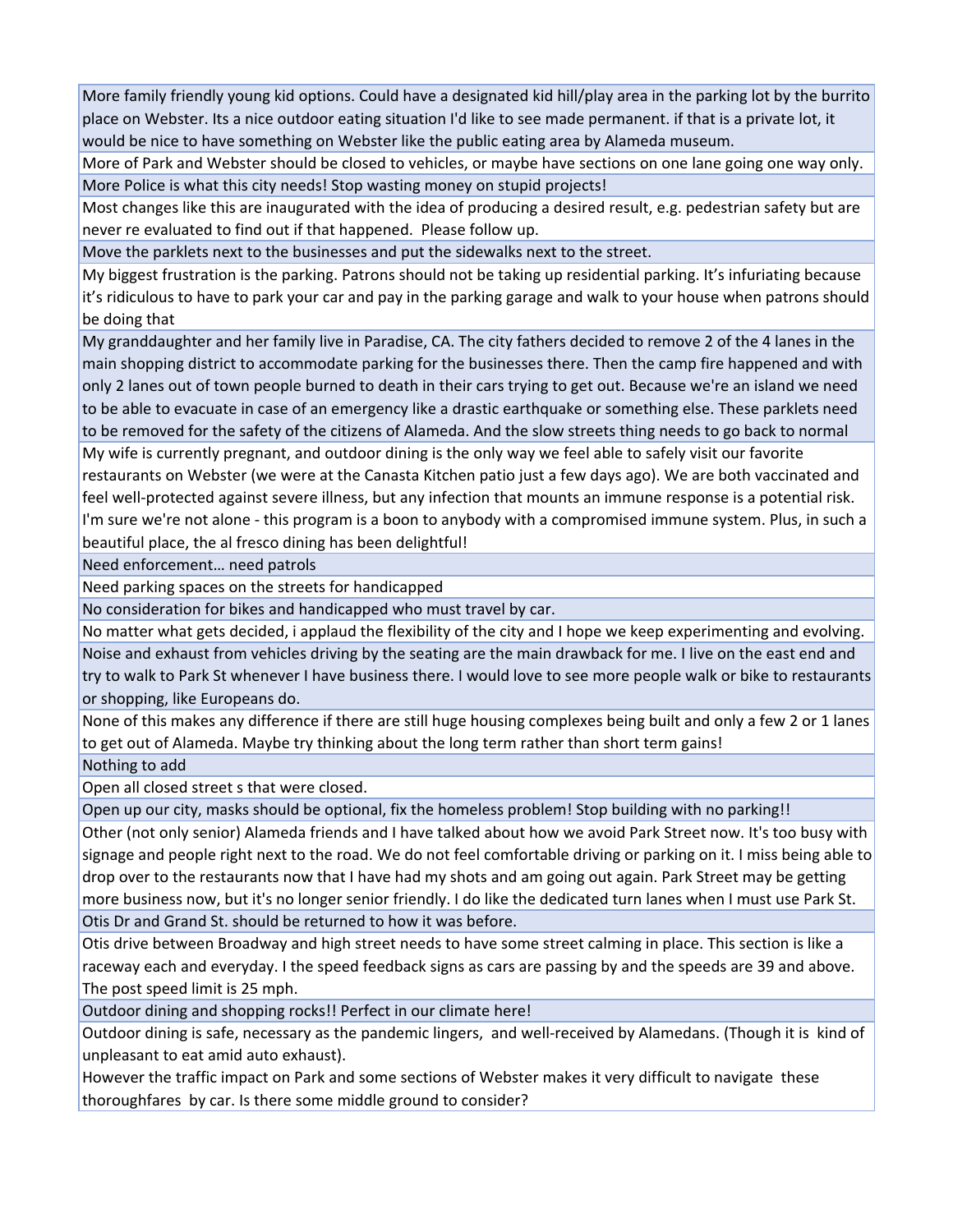Outdoor dining seems so unsafe as cars/buses/etc can easily hit innocent diners. Parking is crazy tight now and moving around my neighborhood (I live very very close to Webster) is a legitimate nightmare. Parklets and outdoor dining were both phenomenal responses to COVID but please let's just go back to the way things were. So much tax payer money has already been spent on bicycle lanes and now this? Let's please stop. I didn't sign up for these new changes when I decided to move near Webster.

Outdoor shopping and dinning is a big plus, I prioritize eating out where I can eat outside. I enjoy the added huddle and bustle of outdoor parklets

Outdoor structures are varied (no standard look), so dining spaces are unattractive and can look very ghetto. Traffic is now atrocious as things get back to normal. Allow outdoor dining on sidewalk. Build a parking structure for Webster Street businesses (parking can be terrible). Because outdoor dining is allowed, the structures are varie structures

Overall I support all these changes and hope they continue; however, I don't feel the current solutions are safe and do not support the simple extension of the existing without safety modifications. The streets seem so much more unsafe than in the past as far as delivery drivers darting across the road into traffic. Extra anxious drivers still not a custom to the changed traffic patters. I would suggest permanent "Changed traffic conditions ahead" signs installed on the far ends before entering Park and Webster Streets with suggested detours. Also a posted reduction of traffic speeds to 15 mph within these blocks.

There is still a safety concern for people in parklets as I feel the majority of the barriers are not enough. Businesses should all be required to have the more sturdy water‐filled barriers added.

What is the possibility of rerouting AC transit while still serving those who depend on it. This is done during the Park St Fairs, Webster St Fairs and Car shows in the past.

Accessible parking should be made a priority on both park Street and Webster St at multiple locations. This community seems to have been overlooked entirely. I have not seen any reserved parking.

If you could close of these sections of the streets to any vehicular traffic at designated times of the day that would be ideal. Yes, I realize restaurants who still rely on delivery service workers would not be very happy without a solution for them.

Overtime I would like to think that these outdoor spaces will become a more beautiful visual experience. I'm thinking Paris outdoor cafés and that feel you get when you're walking down the street when there's lots of pedestrian traffic. It could be lovely

Park and webster are total shit shows now. Traffic was amready awful. Now there are less lanes and more housing (another unnecessary thing, with more coming). And the police in alameda don't work or don't care as car block intersections and run red lights to get across or onto park. This town is becoming horrible to living in and it's because our city council sucks goatballs and is controlled by the fucking "alameda Peep". Let's make this town better and get rid of the Peeps and upgrade the city council to people who actually care about maintaining this town/island. We are not set up for being a city like SF. Most of the city is on landfill. We don't need more housing and less ways out of town. Please return the Main Streets to 4 lanes for traffic flow and stop adding housing.

Park and Webster Streets are main roads to and from Alameda. These streets should not be reduced. Park and Webster Streets look like a flea market with these "parklets". It really looks junky. Give us back our streets.

Park let's, if not assiduously maintained, soon become unsanitary. Also, since many of them are raised to make them level with the sidewalks, they provide crawl spaces which make excellent breeding grounds for vermin.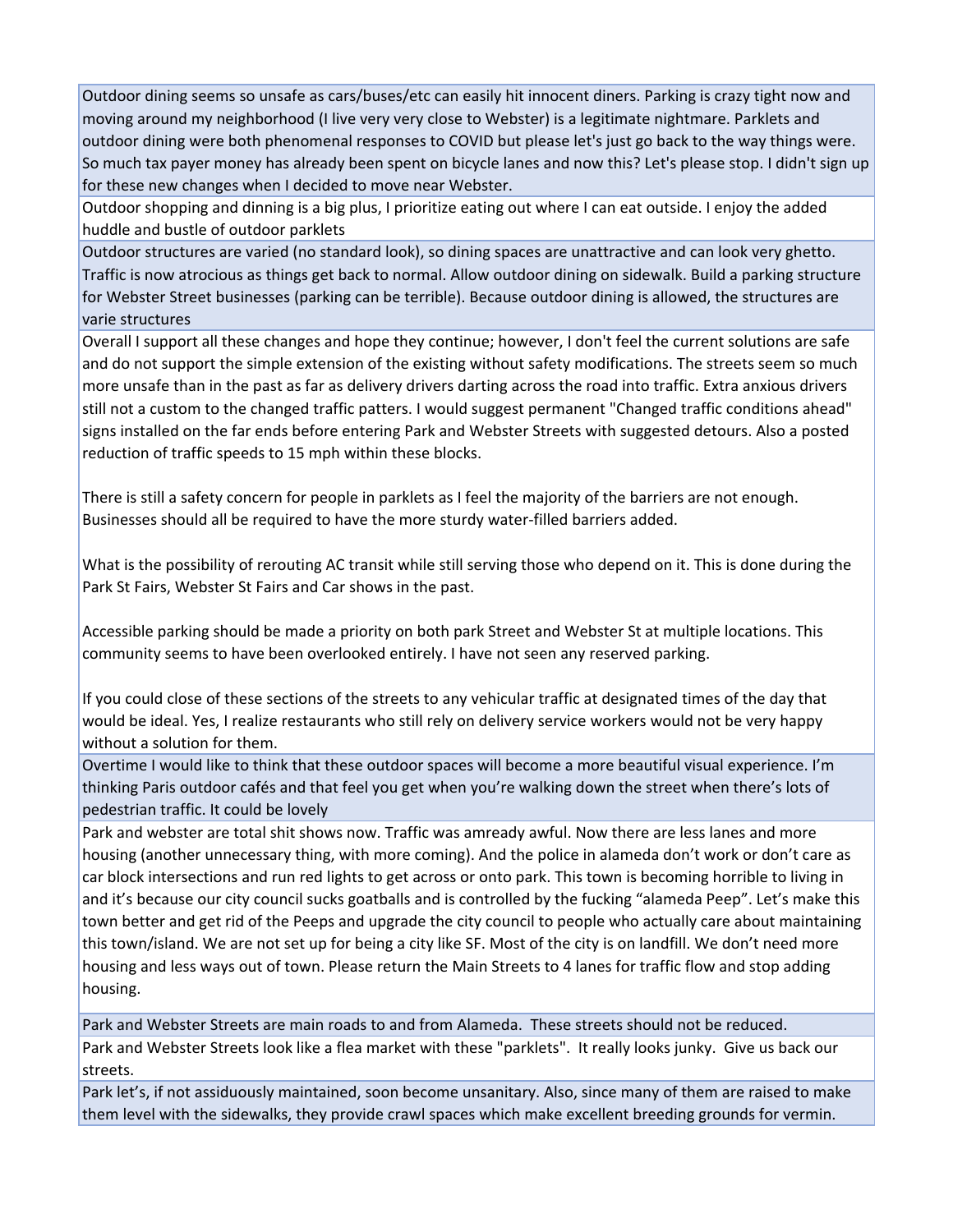Park St. has really gone downhill. Many empty storefronts, dirty streets and sidewalks and parklets for businesses are efficient and look awful.

Park St. is looking especially depressed these days. Lots of empty storefronts, graffiti , dirty sidewalks and streets and lots of slow moving traffic much of the day. The street itself is uneven in many spots, filled with asphalt patches. Overall, Park St. is not a pleasant experience. Webster St. has more variety, easier to manipulate and has a more intimate feel. The parklets detract and are mostly empty during much of the day.

Park St. Is traffic nightmare

Park Street has become a disaster. This is the major artery off 880 in the N‐S direction and traffic is generally horrific. In particular, the intersection at Lincoln and Park is a nightmare with people from all directions running yellow lights and blocking the intersection as it throttles down to a single lane. In addition, it seems to have only benefitted the homeless, giving them more space to hang out all day and makes shopping and dining along Park Street completely uninviting.

Park street is a bit scary on a bicycle. The short term parking really makes it easy to make a stop, spend some money, and get going! I am much more likely to shop on Park street if there is likely to be a short term parking spot I can use.

Park Street is a CLUSTERFUCK. Poorly done.

Park Street is a disaster. I like the parkletts - but everything else about the street has been changed for the worse. Please put it back to that was before the street change. It is truly a nightmare

Park street is a mess but I like the idea of it. Webster seems less messy as there are more four lane areas.

Park street is extremely busy and congested since the parking spaces are blocked for businesses. Cars are double parking and blocothe traffic. It is very unsafe for drivers and pedestrians. I try to avoid using park street as much as possible

Park Street is now dangerous to drive down. It's congested and looks horrible.

Park street looks awful with the white poles. Parking is too limited and confusing. Parklets are a great idea if they are next to the restaurant and then there is sidewalk before parking. But having them right next to cars is ugly, dangerous and really not enjoyable. I will not go on one again. I really feel park street has been ruined as it is and avoid going there now.

Park street looks dirty nothing is uniformm including garbage cans in the street. All the white plastic

Park street traffic has gotten significantly worse since this program was implemented

Park Street was awful before but now absolutely intolerable

Park Street was crowded before the pandemic. Making it a two lane road made it even more crowded and creates heavier traffics. Park Street doesn't need bike lanes.

Parkets were great during the pandemic, but not for long‐term. I try to avoid the shops and now go out of town because the atmosphere feels safer than shopping in Alameda. Too close to traffic is very unnerving.

Parking and shopping on both Park Street and Webster is difficult now and reduces foot traffic to the small businesses. Please go back to normal ‐‐ the way it was before.

Parking has become difficult, especially around Webster St on Farmer's Market days. There are too many short‐ term parking spaces for the volume they are currently doing, now that more indoor dining is open. A few parklets on both streets are fine, but there are other options for outdoor dining areas, and given the cool

temperatures/wind on many evenings, outdoor dining is often not that pleasant.

Parking is now harder in the park street area so I avoid the businesses there. Webster is more accessible with the reduced lanes.

Parking is so hard with the parklets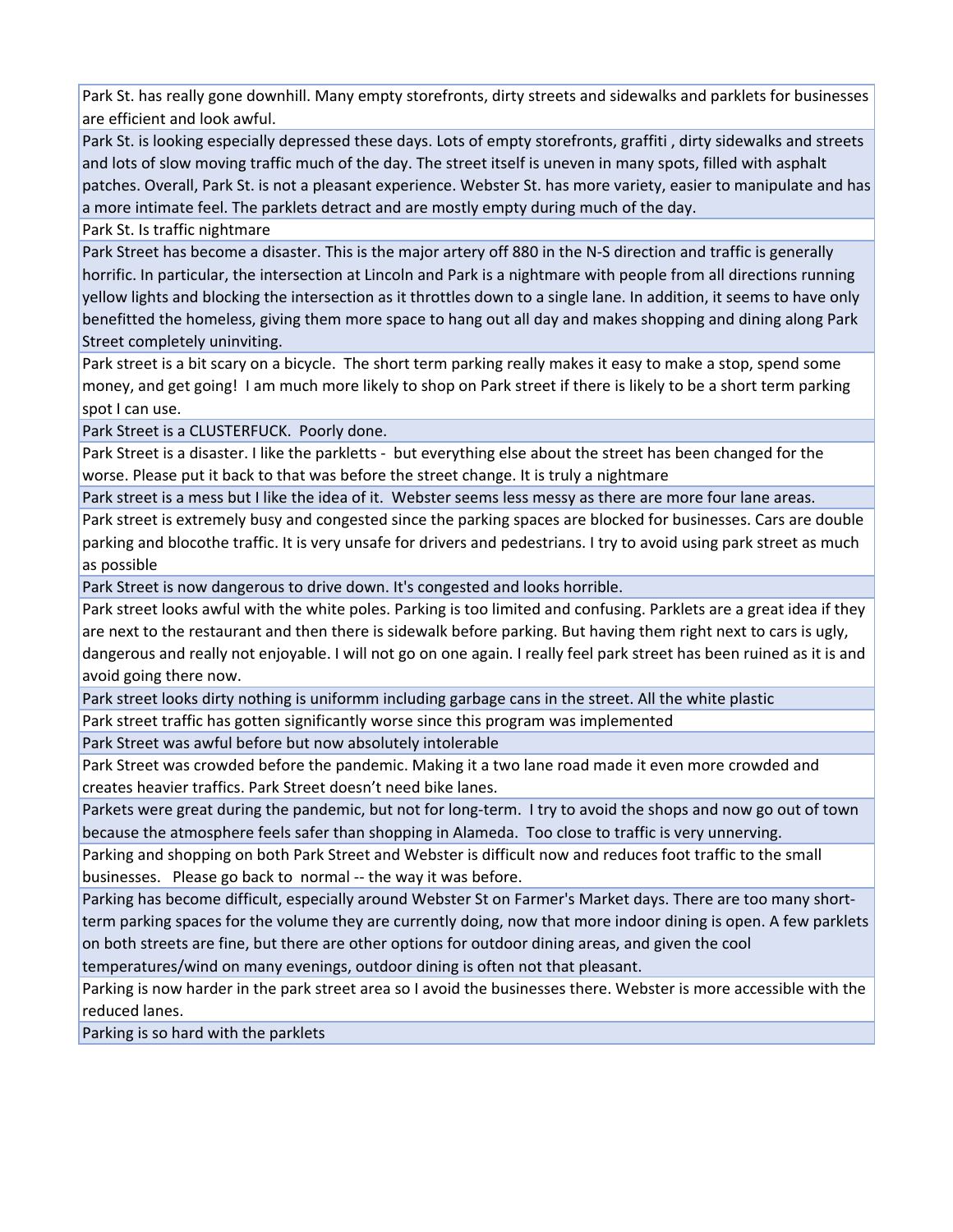Parking is terrible on Park and Webster streets with the parklets. They were a terrific help during the pandemic, but should be removed now. It is challenging to park to shop in a store or go into a restaurant. Alameda has limited parking and to remove the on‐street parking permanently will negatively impact businesses. I am frustrated every time I go to Park and Webster streets and can only imagine how businesses must feel.

Parking on Park Street or Webster Street is difficult. If I can't find parking, I don't shop there, or eat there. I head to Panda Express or So. Shore, where I can park.

Parklet safety is a concern. Vehicle accidents can and do happen. Parklet should be a bit more elevated from vehicle traffic.

Parklets and street dining add life and interest to downtown Alameda. I also like the Alameda Avenue closure; it's nice to see the people there.

Parklets are a better use of space that increases the quality of life of the residents of Alameda, it provides more outdoor safe spaces.

Parklets are great, but they should all be made to conform to a design standard. This would unify the feel and provide an identity to Alameda. As the parkets currently exist, in all different designs, it looks haphazzard, uninspired, and frankly a bit trashy.'

some of the land closures away from parklets (ex: Park and San Jose, Park and San Antonio) do not appear to provide any function, other than to confuse pedestrians and drivers, I suggest they are removed. If they do stay, please see that the unsightly, trashing looking plastic things are replaced with something better.

Parklets are unregulated and are unfairly distributed amongst businesses. They were helpful during the pandemic but return of street flow is more important.

Parklets need to confirm to an architectural and safety standard. If the city is going to allow them to exist it should compensate current owners to bring up to some sort of acceptable long term design and safety standard. Parlet is not a bad idea. But with less parking spaces, people who don't live nearby would simply avoid the area People parked on the areas where the consa were and was a no parking zone. We need the space for parking. More dangerous, illegal u turns are being made, more jay walking on the 2 lane blocks. When it was 4 lanes, this was safer and didnt happen as much. It is a hot mess!!

Please consider making all of Otis dr 2 lanes with a suicide lane in the middle. The traffic has been horrendous and people are now hitting speeds of 45‐50 daily making it too danergous to cross the street. It's becoming untenable.

Please consider reducing the lanes on Otis Drive, between Broadway and High Streets, from 4 lanes to 2 lanes. I have lived on Otis Drive for 16 years and over the past 5 years, traffic and speeding has increased dramatically on this stretch of road. It is a 25mph zone, but I see traffic regularly achieving speeds of 35mph and in excess of 50mph. In addition to homeowners, there is a park, and school that need to be considered. It is no longer safe to cross the street in the highly visible crosswalks.

Please continue utilizing these areas for community rather than driving and parking. Thank you! Please continue with the commercial streets as is or better yet, expanded. Also improve bicycle facilities so people can bike to this two streets.

Please don't great a traffic nightmare.

Please get Webster and Park Street back to their original streets!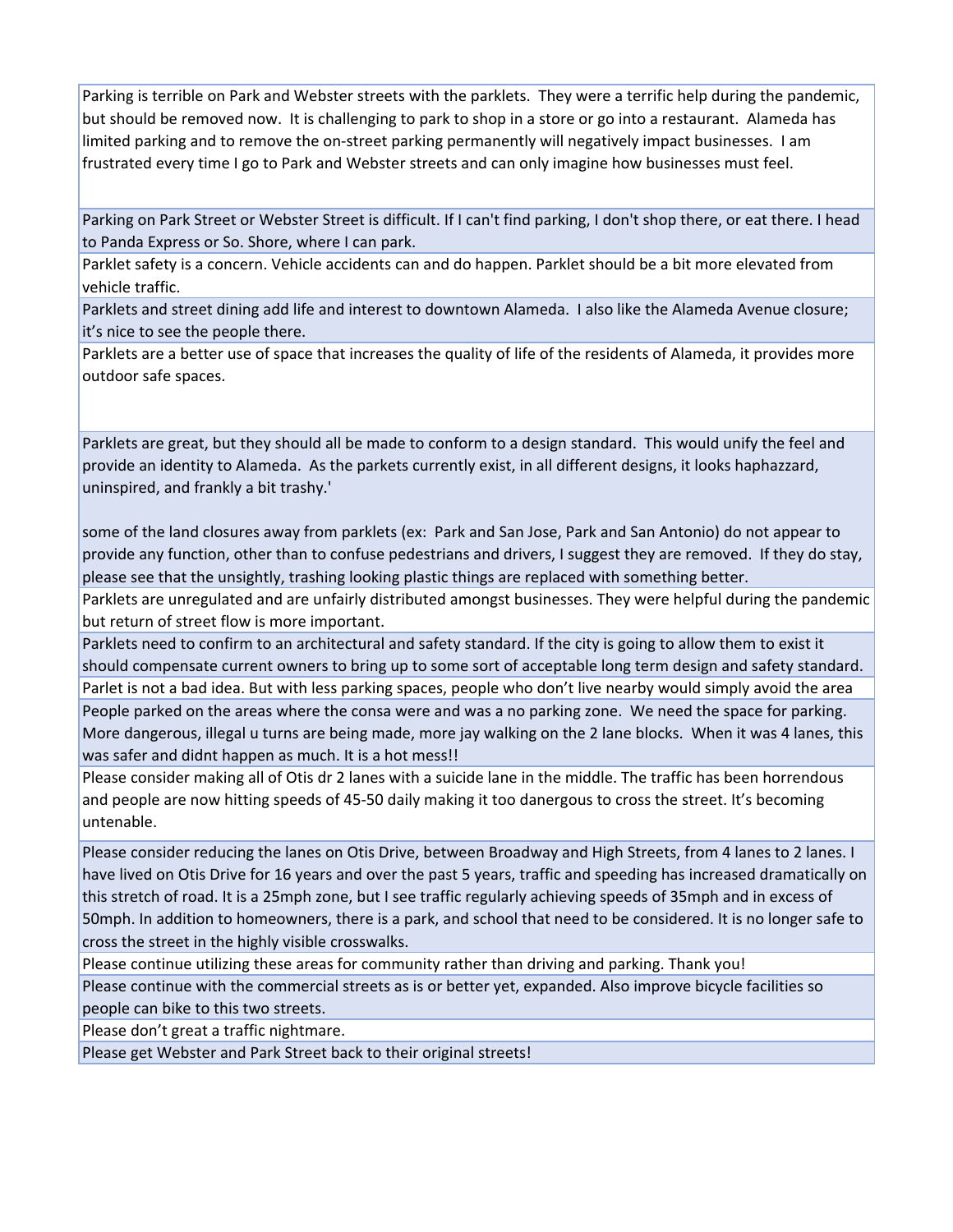Please just stop this sort of thing. The parklets are a horrible idea that was necessary during the pandemic, but they really do not need to be anymore. The re‐striping almost lead to at least myself getitng into a wreck. Look, you want less traffic in Alameda...then stop making more and more and more high density housing. None of these ideas proposed are going to do anything less then majorly screw things up. Just stop already.

Please keep other slow streets in the city! It's such a wonderful thing for families.

Please keep parklets and safe streets alive!!!

Please keep people with disabilities in mind. Some of us need car access to shops and restaurants.

Please keep progressing toward more bicycle lane accessibility and outdoor dining and parklets. I realize people need their vehicles to get to work but we need to encourage more public transportation and less cars. Alameda residents need to wake up and keep up with the future

Please keep the outdoor spaces! I have a business off Park st and live in the west end near Webster.

Please keep the parklets! Let's make them as attractive as possible. They will make our city more beautiful, more livable, more enjoyable and bring more revenue the businesses!

Please keep the parklets! Less traffic, more options for dining, lots of effort from restaurants and businesses to make it happen. Would actually love it if both Park and Webster St were completely closed to car traffic. Please keep the parklets!!

please keep the parklets. They are the one good thing that came out of COVID. They activate the streets and make you feel like there is a street fair happening every day!

Please keep the slow street on San Jose Ave.

Please keep up the good work in making Alameda a great place to live. Thank you.

Please make it harder for cars to illegally park in/around the bollards on Park St.

Please make these areas safer and more appealing. We have a LOT to learn from other local communities about these set-ups. Currently it looks shoddy and isn't very safe and both Park and Webster.

Please please please keep parklets. And let Town Tavern keep its outdoor tables too.

Please return the streets back to normal. I cannot stand the amount of double parking and near accidents I always see. Please stop the madness and help ease the traffic! Clearly you intend to keep building housing so having the main roads from4 lanes down to 2 is pretty stupid

Please return the streets to normal. The park let's cause a lot of traffic and it's ugly.

Please stop

Please support the local businesses, including restaurants. Let them reap some rewards from additional capacity from retaining parklett.

PLEASE, Stop the insanity! We need these businesses, and the process was necessary during Covid but no longer. If continued, the City of Alameda will kill these businesses and remove the tax base that we all depend upon for essential governmental services.

Public street space should not be used by private businesses when full indoor capacity is allowed. Park Street is VERY congested during busy times of day.

It seems there is little, at best, enforcement of the short term parking restrictions. Some short term parking spaces with enforcement might reduce the constant double parking on Park Street that occurred pre pandemic.

Put the lanes back to how they were pre‐pandemic. This is good but for quieter streets, not main ones. Really appreciate the city taking quick decisive action on ways to improve for Alamedans what was generally a really hard year. And surprise! We found out about some new concepts and ideas that are pretty great to keep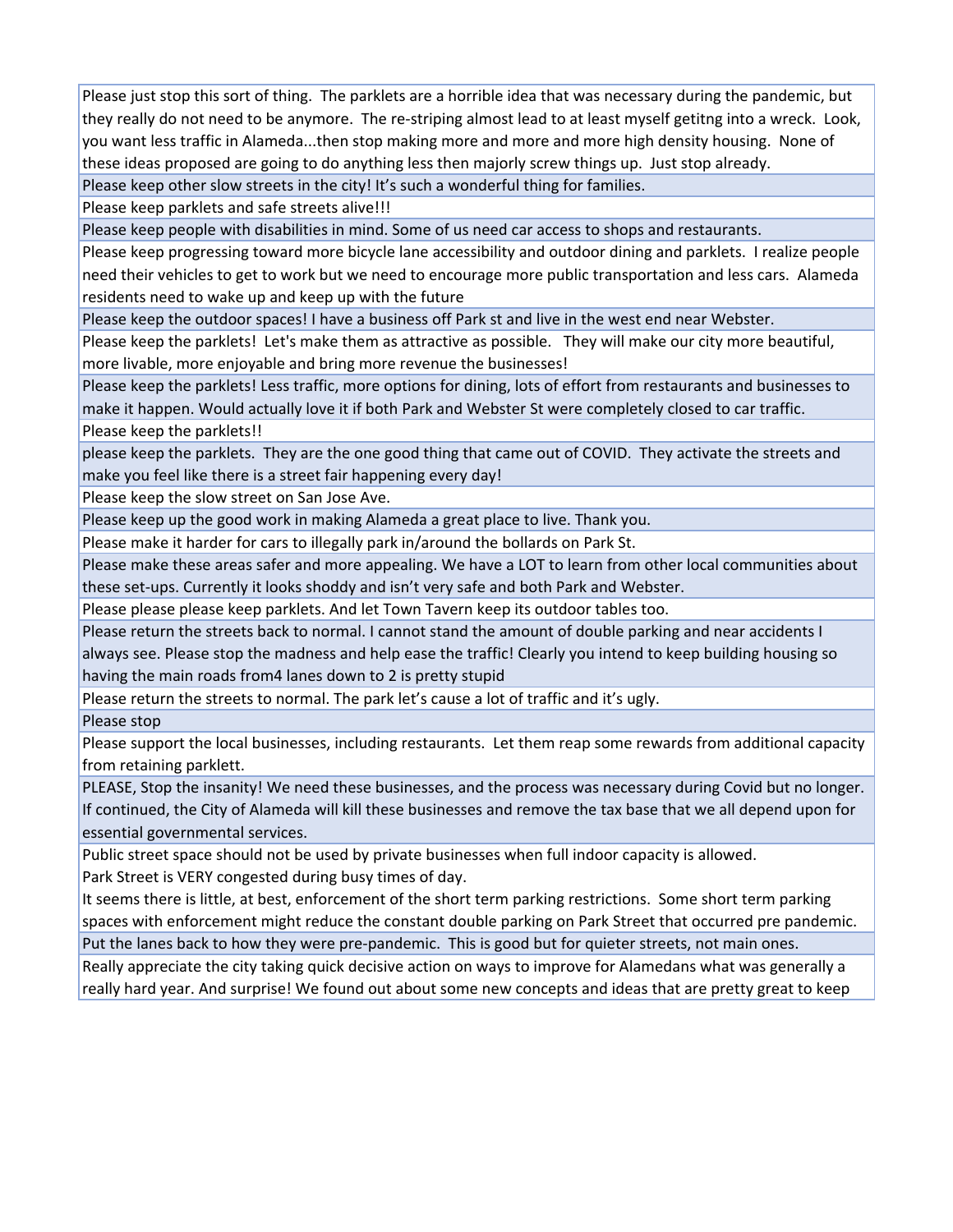Regarding Parklets, I think they were a good idea in the height of the pandemic, when small businesses needed all the assistance they could get to continue operating and when traffic was significantly less. And, in light of the threatening Delta Variant where we may face another "shut‐down", I believe the City should leave them in place for another few months as we have invested a lot of money into these reconfigurations and may be needed again. However, in the long‐run, with the growing traffic associated with more and more housing and businesses in Alameda, these streets should be returned to their previous 4‐lanes. Suggest the Council reevaluate in another 4‐6 months. I would also like the Council to seriously consider REMOVING the Slow Streets in town, as they appear to be under utilized and also impede the flow of traffic. Thank you for the opportunity to provide input. Remove slow streets.

## Remove the slow streets

Return it back to pre‐pandemic configurations. PUT THE BENCHES BACK in front of wes cafe. My residential street has become a highway. People are cruising through the stop signs at 40‐50mph, routinely. There's no law and order anymore. Were is the traffic enforcement? Seriously. Alameda is becoming a Sh\*t Hole. Sideshow car events on the base all day and night and at the intersections of our neighborhoods. I don't want to listen to that crap 24/7. Is that acceptable to the board and mayor now? 25mph in town... Where's the enforcement? Please, let the police do their jobs. Also with the vagrancy. Its getting out of control. Let the police, police. Please. For those of us who pay crazy high tax in this town. Please provide what we expect for that money.

## Return things to pre‐COVID!

Re-working Park and Webster without bike lanes was a major error. The city's two main commercial arteries must have bike lanes. I do understand the accommodation was made for restaurants during COVID, but we all knew COVID was temporary. The restaurants could have been giving the parking lane and perhaps one lane of traffic for temporary use, to be scaled back upon reopening, when proper bike lanes could be installed. Instead the way it was done was really shortsighted & poorly planned.,

Separate topic but I can't find anywhere to pass this on.

Please get rid of the Slow Streets. I live in Pacific and the number of times that traffic gets held up while we all figure out whose going to go/get out of each other's way plus the reduction of people using it like they had been makes many of the neighbors on our block feels it's done it's (very useful) job.

Should follow lead from Downtown Santa Cruz. Also, Park St. should have a Farmer's Market.

slow streets are great

Some dining establishments have obviously given thought and invested in their outdoor dining spaces. Uniform standards with an emphasis on enhancing the overall beauty and feel of the area is important. Sidewalks are filthy and some areas with trees are full of weeds and trash. Perhaps a hanging garden design along Park and Webster would help unify the commercial districts.

Some of the park let's are quite underutilized and can be better absorbed into the parking and biking system. With indoor dining returning, these park lets provide advantage to some business and not others. This should be more closely reviewed. I support shared outdoor spaces such as alameda avenue and parking lot use on Webster for community use.

Some of the parklets look more "put ve together"/nicer than others. If the program continues, it would be nice to have some guidelines for what the parklets should look like. Perhaps we could have grants to support businesses that need/want to improve their outdoor space.

Something should be done about controlling pedestrians to some degree to allow right turns since the lanes are singled up and it impedes the flow of traffic. I'm all for taking turns ‐ give the pedestrians a turn but also give the vehicles turning right a turn.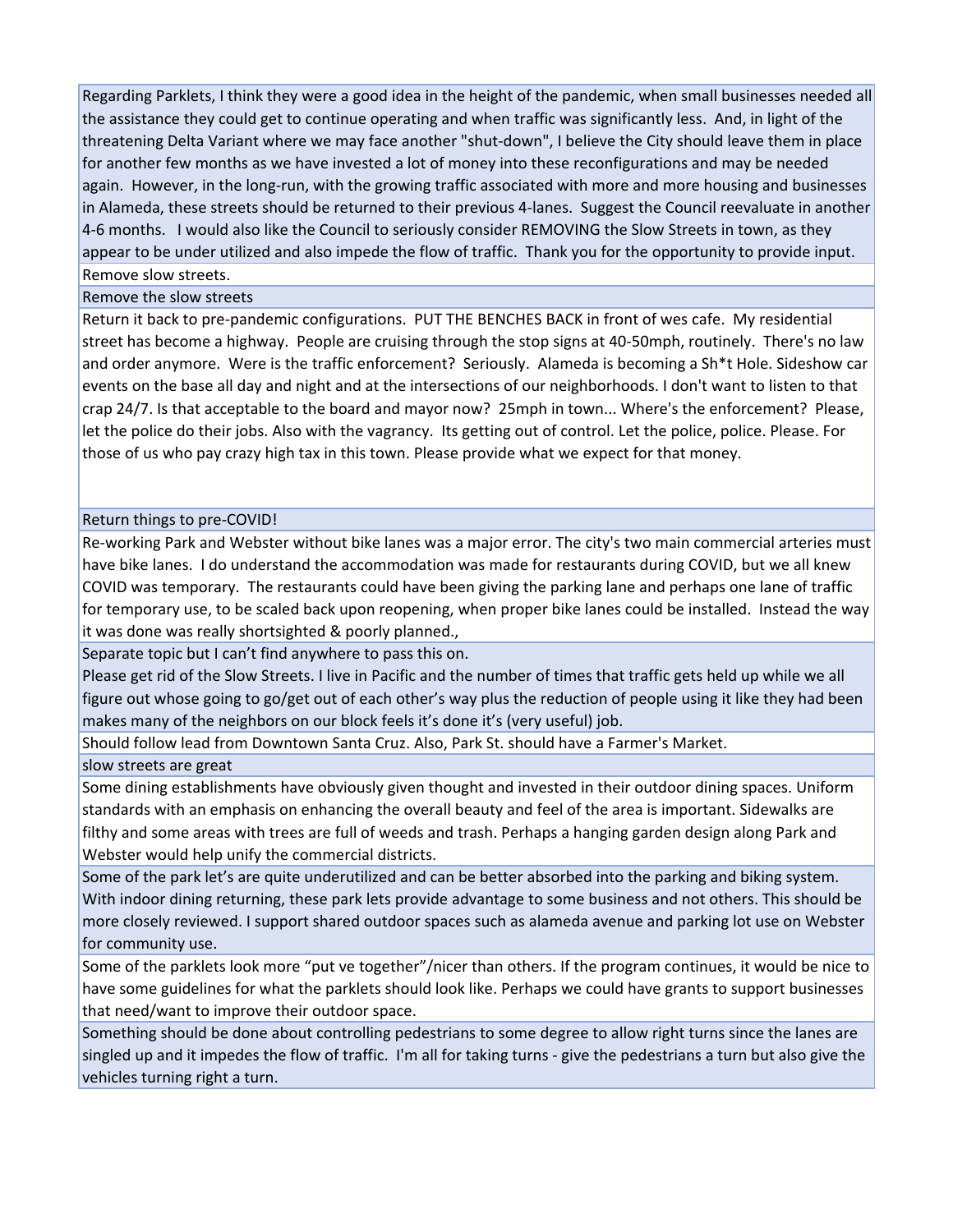Specifically Cafe Jolie is taking advantage. They are taking up SIX parking spots. 4 on Webster and 2 in the parking lot. One for the dont parklet and one for their personal car. They live right there, they need to park their car IN THEIR OWN DRIVEWAY. I support parklets but not business that are being rude and selfish.

Speed limit should be reduced to 20 mph in the business districts of Park St. and Webster St.

STOP building more multifamily homes ... STOP !!!

Streets are for cars. Sidewalks for persons. It's not that complicated.

Streets should be designed for people, and not cars. This has been so great ‐ I go to Alameda Ave most weekends for breakfast with my family. Please make it permanent!

Streets were originally designed for safety. Return them to safe designs.

Temporary parklets and bulbouts make it difficult for seniors and disabled to find easy/safe parking and access to shopping. They were constructed in temporary fashion and look very disorganized and junky. Makes more unsafe for pedestrians with less space for cars...often cannot see ped's from the car. Too jammed up of space with mixed use of foot traffic, bikes and cars.

Thank you Alameda for implementing the parklet program!

Thank you! These pedestrian‐friendly changes are greatly appreciated.

The "short term" parking for pickup on park street and Webster st is a joke. People use them for regular hours long parking. I stopped trying to order food for pickup on park street because parking is a nightmare. The parking zones need to be enforced

The amount of traffic on our streets is already increasing regardless of the pandemic and with all the new housing being built, to take away lanes from our most busy streets would be a disaster. Please do not make current changes permanent!

The barriers look cheap and plastic-y. Replace them with something permanent and more tasteful.

The big problem is the lack of parking. I do like to walk to Park street, BUT since people just run stop signs now with no consquences, and often speeding at 50 mph ( according to electric signs) I have not been walking to Park street every day like I used to. I have a 1.2 mile walk with several stop signs along the way. And where do the elderly park? Honestly, once i am in my car, I will usually go off the Island to eat. Please start enforcing traffic violations again, so that our household feels safe to walk to Park street and support local businesses, or, have advertised parking lots.

The Change to Webster and Park street helped keep some of the shops, restaurants and store open for the last 16 months ‐ I do not eat at te Parklets because they do not feel safe and who want to eat and smell the cars going by? Its time to remove them and get Alameda back to they way it was. Then people can get back to work and continue with they lives as usual

The changes to Webster and Park St. were done in response to the pandemic. There was ZERO input from the community or neighbors of Webster. I live in the block off just oof of Webster St. The traffic is nuts with narrow lanes and reduced parking. Bikers and scooters frequently use the sidewalks on Webster because the street lanes are so narrow. The parklets are not really being used by restaurants on Webster but bars. I can think of two restaurants that are using a parklet for outdoor dining. The dispensary that you so generously placed on Webster/Haight St. (against the wishes of the neighbors) has daredevil speeders pulling in and out of non parking spots with zero recourse. I have lived off of Webster for 27 years. We were finally seeing some businesses and vendors that are drawing people to Webster. It looks like a dump with banged up parking pylons and no space for safe traffic and bicyclists on the street. For the pandemic I get it, we needed to make some adjustments and try and boost outdoor dining. But not anymore. I try and avoid Park St. at all costs. The side roads are seeing an increase in traffic and impatient drivers so you have created a mess around both thorough fares in and out of the Island. We need off‐island people to come and spend money here and they are not.

The changes were OK for the pandemic but both Park and Webster have terrible traffic issues with only one lane. I understand the help it provide but we need to be aware that people actually drive on this island.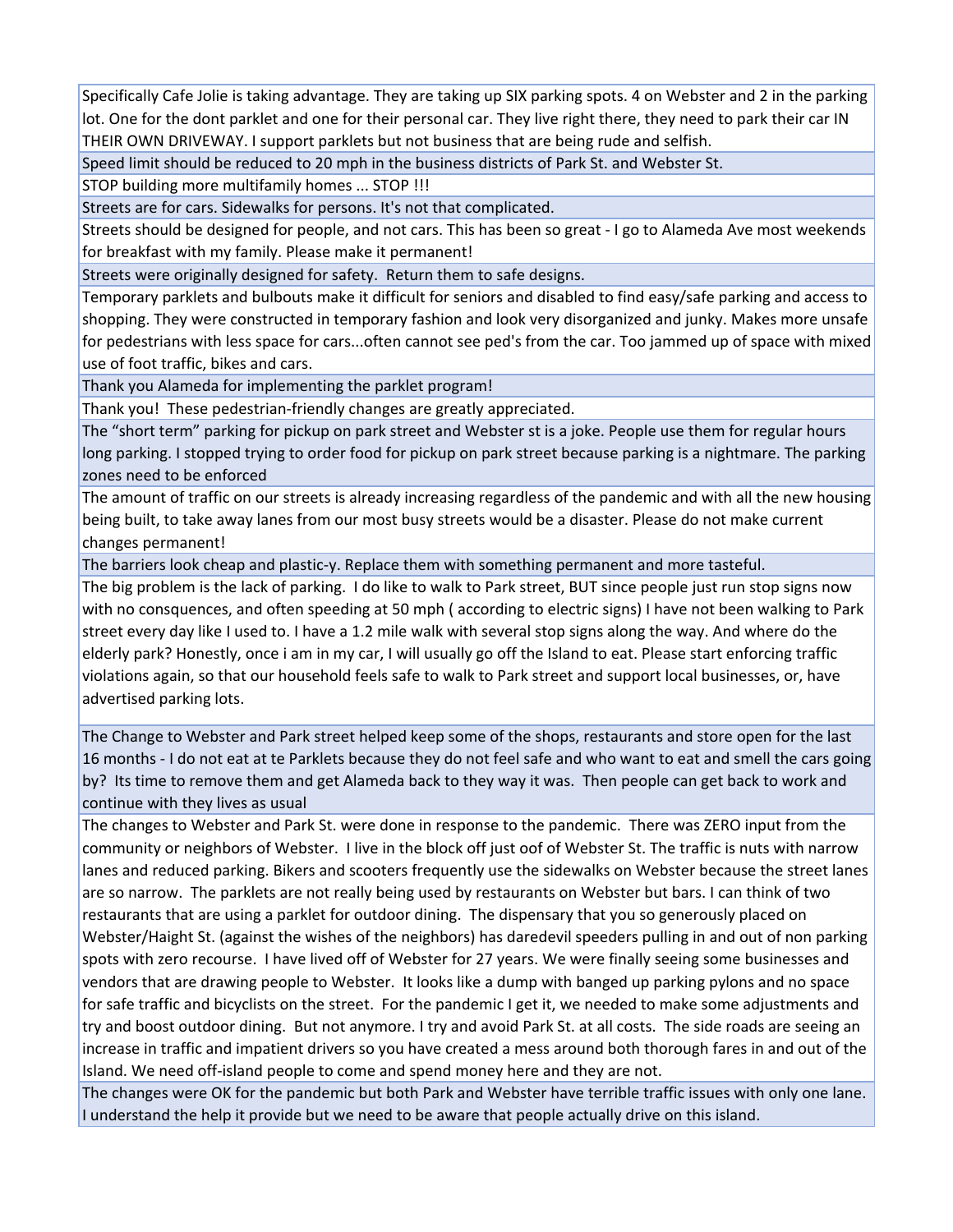The City needs to (1) stop trying to add bike lanes all over‐just a few targeted streets (2) stop trying to remove parking spaces and (3) remove the "safe Streets" blockages-they make things more dangerous for pedestrians, bicyclists, and cars.g to remove parking spaces.

The city should allow the parklets but need to improve the layout. Should extend the sidewalks and not put tables in the streets.

The city should continue park let's and continue to allow dining/bars on the sidewalk areas. It makes for a more vibrant, fun pedestrian experience.

The Commercial Streets program has been an unmitigated disaster for Alameda residents. It has increased traffic delays, caused backups, and resulted in more dangerous streets (see, e.g., the accident that happened when the drunk driver hit the parklet on Park St.). Increased traffic delays means more cars idling, which means more greenhouse gases. If Alameda really is a green city, it should try to reduce traffic delays by restoring Park St. and Webster St. to four lanes so cars can get where they need to go safely and without delay.

Further, once the pandemic is over, people from outside Alameda will want to drive into Alameda to visit our shops and restaurants. Let's face it‐‐there's very little good public transit into Alameda, so those customers will be driving. Once they realize what a nightmare traffic is because of the Commercial Streets program, they'll turn around and take their business elsewhere.

Please, do the right thing for Alameda's residents, businesses, and the planet: restore Park St. and Webster St. to the way they were before the pandemic.

The commercial streets program results in increased street safety, while also benefiting local businesses and promoting increased access to them for Alameda residents. I strongly support continuing this as a permanent program.

The Commercial Streets program, in response to COVID, should be returned to the way things were before COVID. I find it unsafe to park on the short term parking area when I get out of my car. The street closure for outdoor dining makes the street look messy and it's unsanitary to be dining outdoors with cars driving by. A lot of street parking is also lost and I avoid visiting businesses on those streets for this very reason.

The congestion was out of control before covid. With less parking, I avoid Par and Webster

The constriction of these two streets has drastically stalled traffic ad diverted it to adjacent streets. It also restricts emergency vehicle passage. The parklets are potentially unsafe and an eyesore. Any benefit to some restaurants is a loss to others who have less parking. I would like to see Webster and Park returned to the previous configuration.

The council and planning dept do not seem to be addressing the vacant store fronts on Park St especially. With all the new residents forecasted for the city and with it huge traffic issues, vacant retail spots will "drive" the folks to Alameda Landing.

The dining park lets, if retained, should have standards so that they look more attractive. Currently they look rather shabby some of them.

The diversion of traffic creates bigger problems in residential areas. The back log of traffic on park street creates intersection blockages during peak commute times.

The downside of the outdoor dining parklets is that they feel a little unsafe with regards to traffic. If any of them become permanent then I think they should have a permanent perimeter that makes them really obvious to traffic on the street. Metal railings, reflectors, signage etc. Perhaps Rumble strips on the roads in parklets zones to slow down the traffic. Thanks!

The intersection of 5th St and Haight Ave is dangerous and either needs a stop sign or no parking as you approach the intersection from all directions. It's a blind intersection made blind by cars being able to park right up to the intersection.

The lane reduction is confusing, feels unsafe for pedestrians, looks disorganized, makes getting around the area harder and I avoid whenever I can. I prefer to go to places with more space where I can see what is around me.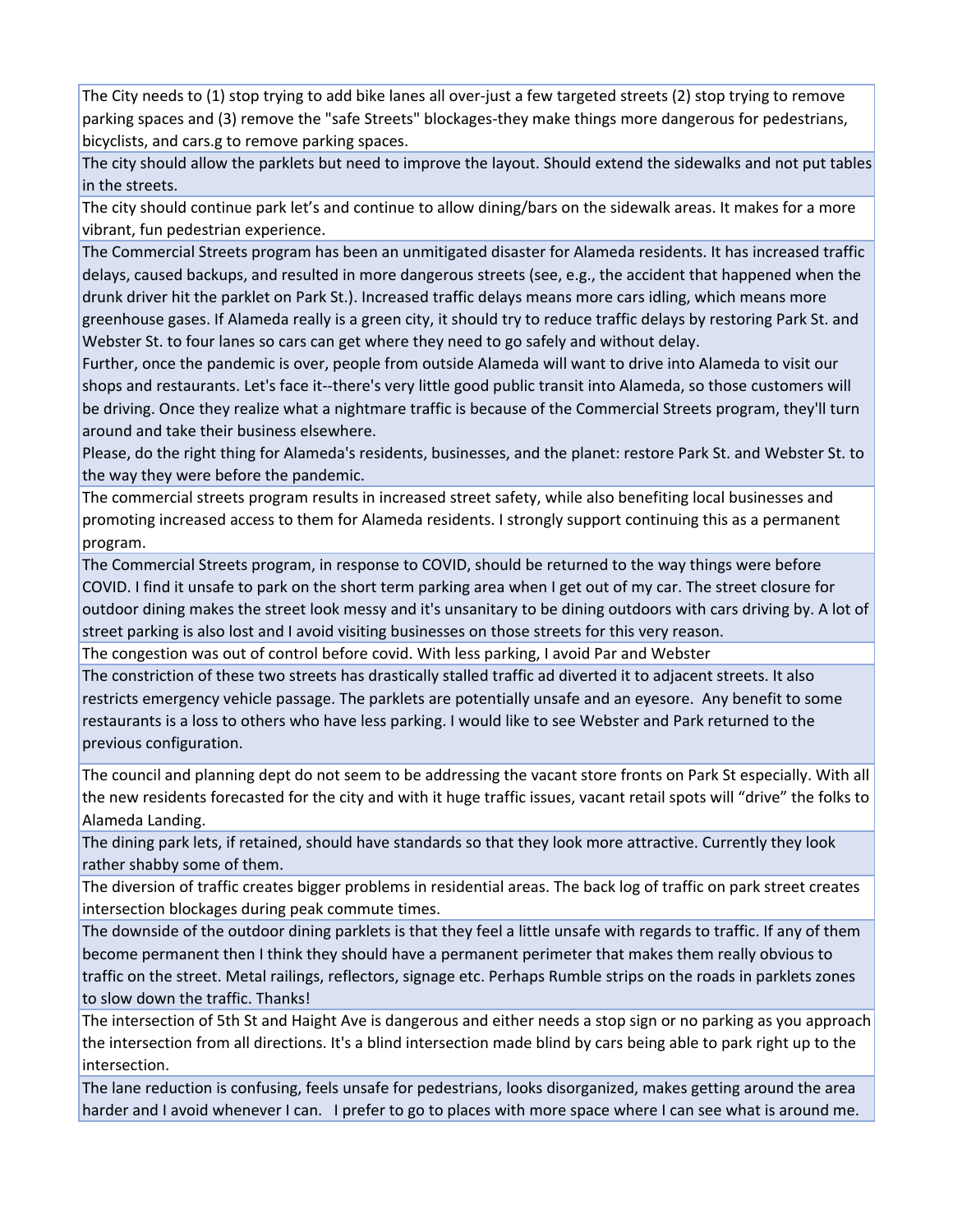The lane reductions also cause LOTS of problems for police and fire trucks to get thru. You also get angry motorists who keep trying to "squeeze" in, vs. 4‐lanes which allowed more fluidity. The bulb outs also make hard for delivery trucks at times.

The lane reductions on Park and Webster streets have made the streets more dangerous for pedestrians (harder to see from vehicles when pedestrians are crossing the street), for diners (who should be behind restaurant walls instead of in the street subject to being run into by cars), and for vehicles (cars parking and leaving parking spots enter the traffic lanes). The lane reduction has also made two of the main streets in Alameda much more congested and slow.

The lane reduction was a dumb idea and a waste of money, It is time to undo it.

The narrow lanes are dangerous. The short term parking is confusing. The charm is gone from thecdowntown. I really dislike it. Also dislike the "slow streets".

The only gripe I have are the aesthetics of the bumpers barriers that separate parklets and temp parking spots. If we have something more aesthetically pleasing maybe there wouldn't be so much push back from the community. It would give a more polished look.

The outdoor parklets and dining are great but business will lose potential customers because parking is near impossible. A lot of elderly get dropped off or park at businesses within their walking range and by having them park 2 blocks away, they cannot make the trip thus, lose out on potential customer. That's just 1 example. Secondly, traffic has been extremely congested even during non‐commute hours along Park St and Webster St. Drivers have the need to make up time by speeding after leaving the general populated area and end up speeding elsewhere on the island, which in turn causes safety concern.

The outdoor sittings make both street look friendly and inviting.I specially like the outdoor sittings in Cinema Grill, Star pizza, outdoor dinning at the parking lot on Webster street.

The pandemic made us have to adapt. But now things are getting back to normal. More cars on the road, more traffic. And with all the new building it's going to be impacted even more. I totally avoid Park & Webster. Because of the traffic jam and people doing stupid stuff!

The park let's should have more consistency in looks; some are attractive and well built; others look messy. The parklet program is absolutely brilliant; please keep all parklets on Park Street and please exapand the program by helping restaurants build more parklets. We love the parklets and enjoy them: please do not take them away from us!

The parklet's are looking a little worse for the wear. Not sure how well restaurants will be The parklets add to the vibrancy of the town. I've lived here for a few years and it feels so much more like a neighborhood through the ups and downs of the pandemic. We are not sure if we are over this yet, and if we will just go through variations of covid closures year over year. We should continue to find out how we actually build back better. would love to see our local business thrive after such a hard year.

The parklets and short term parking have vastly improved Alameda, have made me frequent more Alameda businesses and have improved the quality of life for myself and my family. I hope they continue well after the pandemic.

The parklets are a welcome improvement to alameda' already impressive walkability. As a European expat, I have struggled to understand why there wasn't more outside eating options, given the good weather and these changes are a good move in this direction.

The parklets are too loud. I feel like I'm going to get hit by a car at any moment

The parklets are ugly and unsafe and should be removed.

The parklets seem flimsy, especially with cars whizzing by quite fast. I felt vulnerable dining in one

The parklets were a fine solution during the height of the pandemic, but are now becoming obsolete. I do appreciate the closure on Alameda Ave, and the Healing Arts Garden/Aflresco Dining Park on Webster. These spaces have provided additional gathering places in open air settings, and it's been great for the community ‐ with minimal disruption to the area.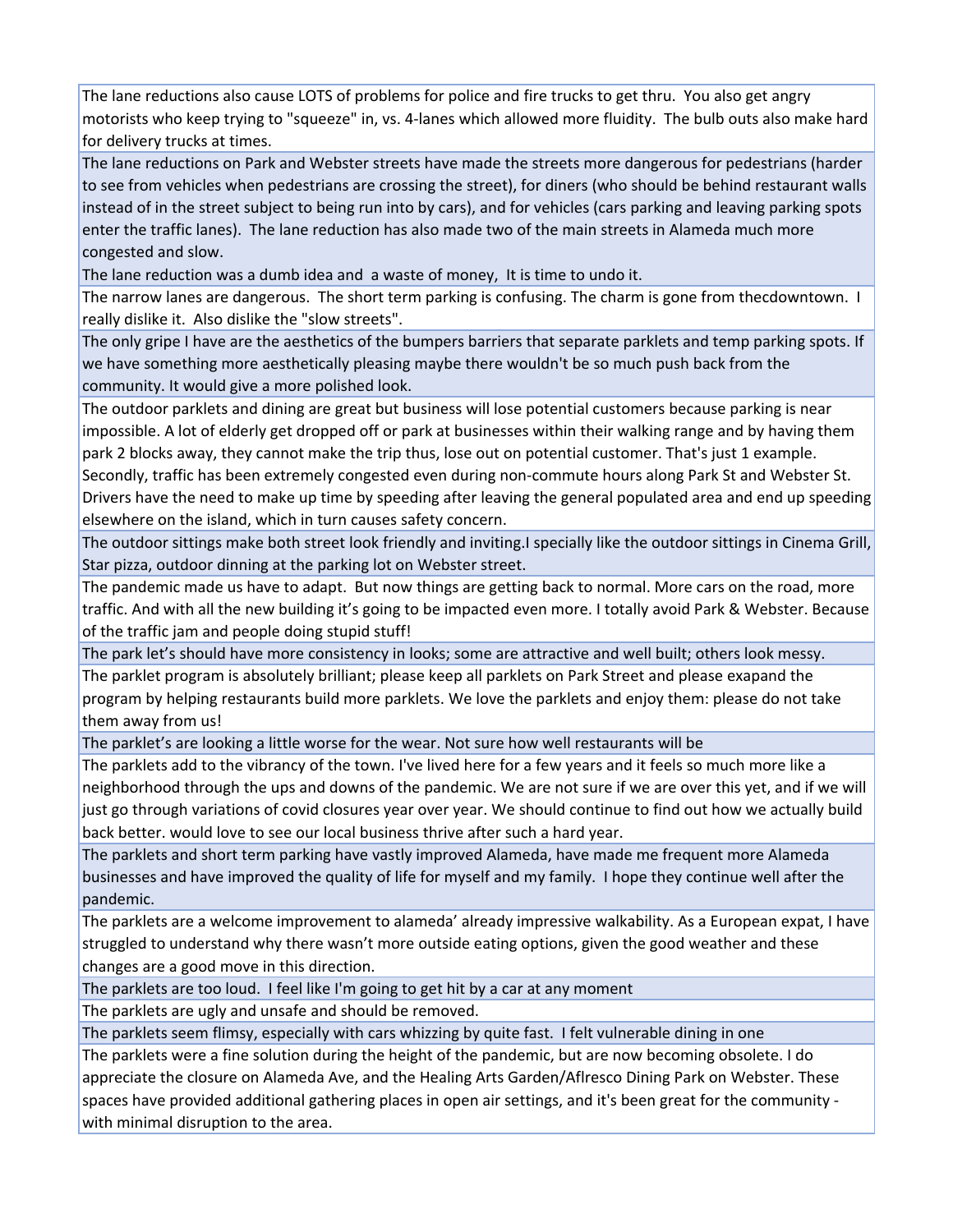The parklets were good during he pandemic but now they should go so we can get our city back to normal. They impede on the city events coming up like the spring festival and art and wine festival on Park St. and the Webster St. festival. The 4th of July parade will be difficult to view with the parklets and it will reduce the safety area between the participants and the crowds.

The parklets were nice during the pandemic, but now it just seems to clutter those streets and I avoid going to them.

The parkllets were great for the pandemic. There just seems to be way too much traffic congestion and driving feels more dangerous.

The restaurant parklets that have been established directly over and/or restrict access to the City storm drain inlets along Webster Street can not continue as a permanent condition. The parklets occupy public space so any continuation should be considered in that context that the permanent/long‐term establishment of those parklets is a public subsidy to private enterprise. There should be a rigorous, site‐specific permitting program for any commercial parklets seeking to remain on a more‐permanent basis. Short‐term parking conditions should continue if the City/APD can effectively commit to actually and effectively enforcing those parking conditions/restrictions.

The safe streets are ridiculous. They are public streets and should be open to everyone. I am sure not everyone who lives on the streets are in favor of it. I know I would not want my street to be a safe street.

The short term parking has reduced the amount of time I spend shopping on park and Webster street. Now I zip in and out rather than strolling to window shop.

The short term parking spaces caused confusion and the street should be re‐curbed with a focus on a straight driving path and safety for street crossing and dining and visual beauty for outdoor dining/shopping

The short term pick up spots are very helpful for door dash and other delivery drivers

The short term pull up drop off parking spaces need to be monitored- they are useless if cars park in them for half a day. Beyond annoying. A hostess or employee of the restaurant should be out there to ensure no one gets out of their car and leaves it there!

The short-term drop-off/pick up parking areas are not policed, and are abused by some users. I have been stuck in the single‐lane portion of Webster behind a delivery truck stopped to drop inventory. Had to drive into oncoming traffic lane because of the backup that was forming behind the truck. Delivery situations were not thought out in deciding on eliminating traffic lanes.

The slow street program on Pacific Ave. Has been great. I would like it to continue.

The slow streets have also outlived their purpose. I live on one, and while it's nice that cars don't drive much down the street. But now I have people walking and biking right down the middle of the street and I have trouble getting in and out of my driveway.

The Slow Streets program also helped slow traffic. Would love to see some permanent measures taken to slow traffic due to the dramatic increase in speeding on the West End and parts of the East End. I felt so safe during the pandemic to walk in the various slow street area that were blocked off ‐‐ lets learn from this and extend permanent safety improvements to neighborhoods asking for them ‐‐ it will help saves lives!!!!

The streets should be opened more for auto traffic and not discouraged. Personally with the crowding and negative attitude of the city towards people getting around by auto I personally prefer now to shop off island.

The streets were bad before, now they are worse. Alameda has big problems ‐ high crime, racist attacks, out of control sideshows at the Point, chronic abuse of traffic laws (speeding, double parking, illegal U‐turns, etc.). We don't need to clutter up major streets as they are now.

The town is a mess. I now go to Oakland to shop. Give us our streets back

The traffic to cross Park Street or travel down Park Street has become very difficult. Webster is not as bad but still tough. Trying to shop or dine in either of these areas as we return to more normal routines will be impossible. If I can't park I might as well travel off the island to places where parking will be easier.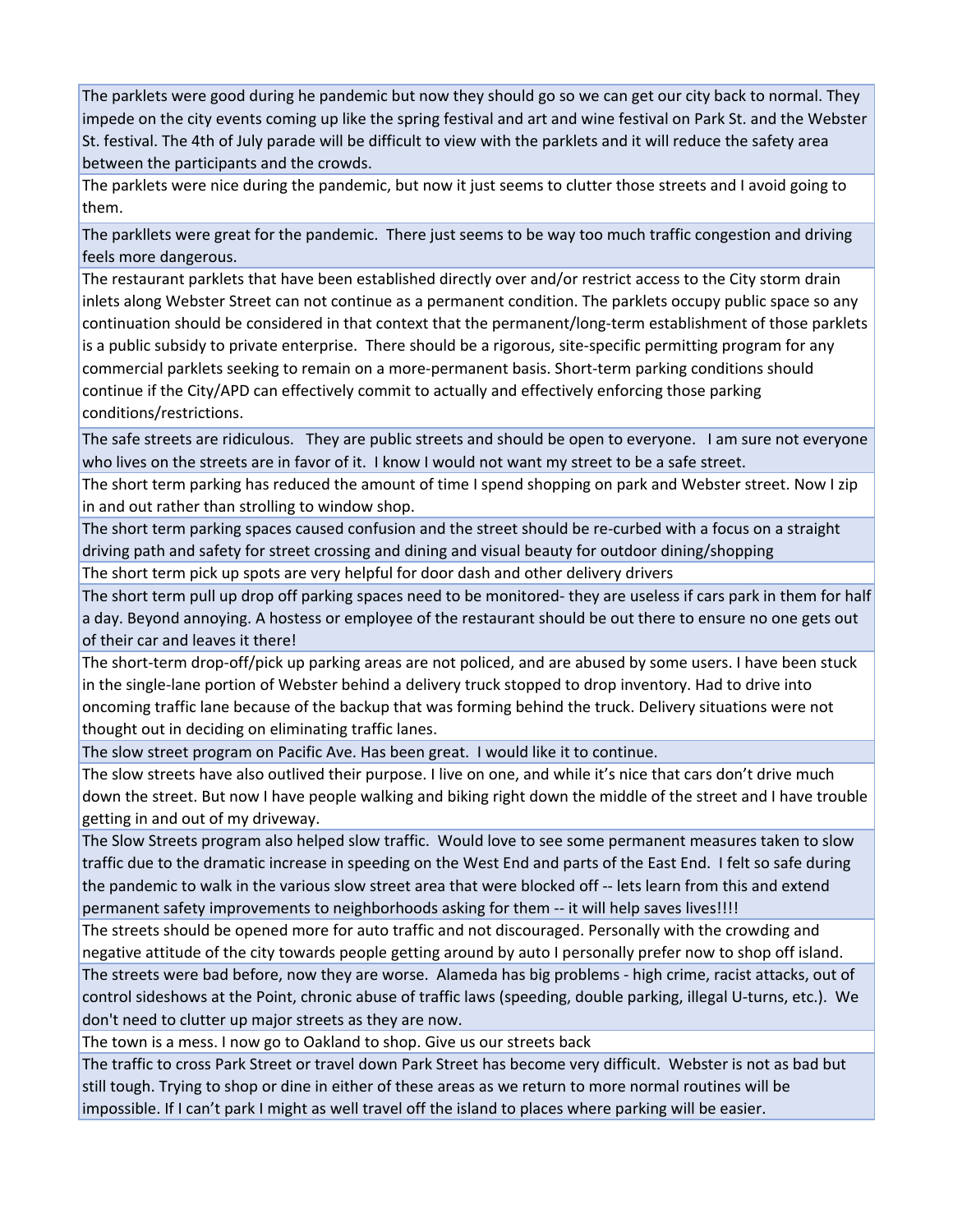The various residential 'slow streets' that are currently blocked off should also be returned to regular car traffic. If Alameda would like to pursue such changes for reasons other than pandemic, they should be returned to their intended use first‐ after that any change in function should be approved by vote of Alameda residents first.

The way the city set up the parklets looks bad and feels dangerous. If it were to continue the sidewalks should be extended not tables in the street. The way it is now creates a difficult flow to traffic.

The wording of this questionnaire is prejudicial. It is easy to spot that it is pro‐parklet. A professional firm should be hired to re-run the survey without loaded questions.

There are some major flaws. Fix the traffic and parking. Make i

There is a both/and solution in which traffic lanes can be reduced from 4 to 2, traffic can be mitigated and there is still ample parking on the street. It seems the changes were rushed. Driving down Park/Webster has become a nightmare, mostly because of folks turning left or double parking. Either outright ban left turns, or find a way to make dedicated turn lanes. Keep some of the parklets in place, but the tents, tarps and pallets aesthetic should be replaced by longer‐term structures. Net‐net, consider the impact the businesses if folks begin avoiding the area due to traffic and lack of parking.

There is less parking around town. The city is removing parking places all over Alameda. Yet the want to increase housing with NO place to park. Not every one will riding bikes.

There is too much congestion and I have avoided businesses because it's too difficult to access them. I work in a shop on Webster St.Parking is impossible especially during the farmers' market . Drivers going in and out of the few spaces ave difficulty because of the backed up traffic.

There needs to be a police presence

There really is a critical parking problem throughout the Island of Alameda that needs to be resolved. Coming up with a parking resolution is also a critical problem. What to do? What to do?

There should be less cars on main streets and more outdoor eating, green space beautification.

These changes have been great. Please keep them!

These pandemic changes made these streets a better place to congregate and shop and safer for my kid.

These programs make getting around Alameda HORRIBLE, which leads to frustrated citizens and less people visiting from outside the city. Please repeal these programs.

These street changes are innovative and great for the community. Please make them permanent.

These streets feel so much more alive these days than they ever have. Keep it up! And please add biking space to Park. It's crazy there's no bike lane on the main drag.

This has increased traffic on my street. Cars speed by tying to avoid the congestion and have no respect for the surrounding neighborhoods. We have dog walkers, elderly, children of all ages playing, dancing in the park and I have witnessed myself several close calls.

This is a great program to enable small businesses to thrive and recover faster from the pandemic, and ultimately set them up for longer term success as a destination

This is an amazing program and a good step in the right direction for Alameda's commercial corridors. They might not be perfect, and maybe should be altered, but we should never go back to what it was before.

This program has been an abject failure and ruined my experience in Alameda.

This program help to get people out of their cars and on their feet interacting with each other outdoors. It decreases the time we spend in our vehicles and makes for a livelier community. Studies show that people spend more when eating outdoors, not only at the restaurants but at neighboring businesses as well. Promote this!

This program was a great response to COVID, but please don't let it be hijacked by anti‐car activists. It is already hard to drive and park in Alameda, removing more lanes and parking will just make the situation worse, harming businesses over the long term.

This town has become even more amazing with the parklets and need to continue this program forever. Gives a great town center vibe that encourages gathering.

This was a bad idea that was poorly implemented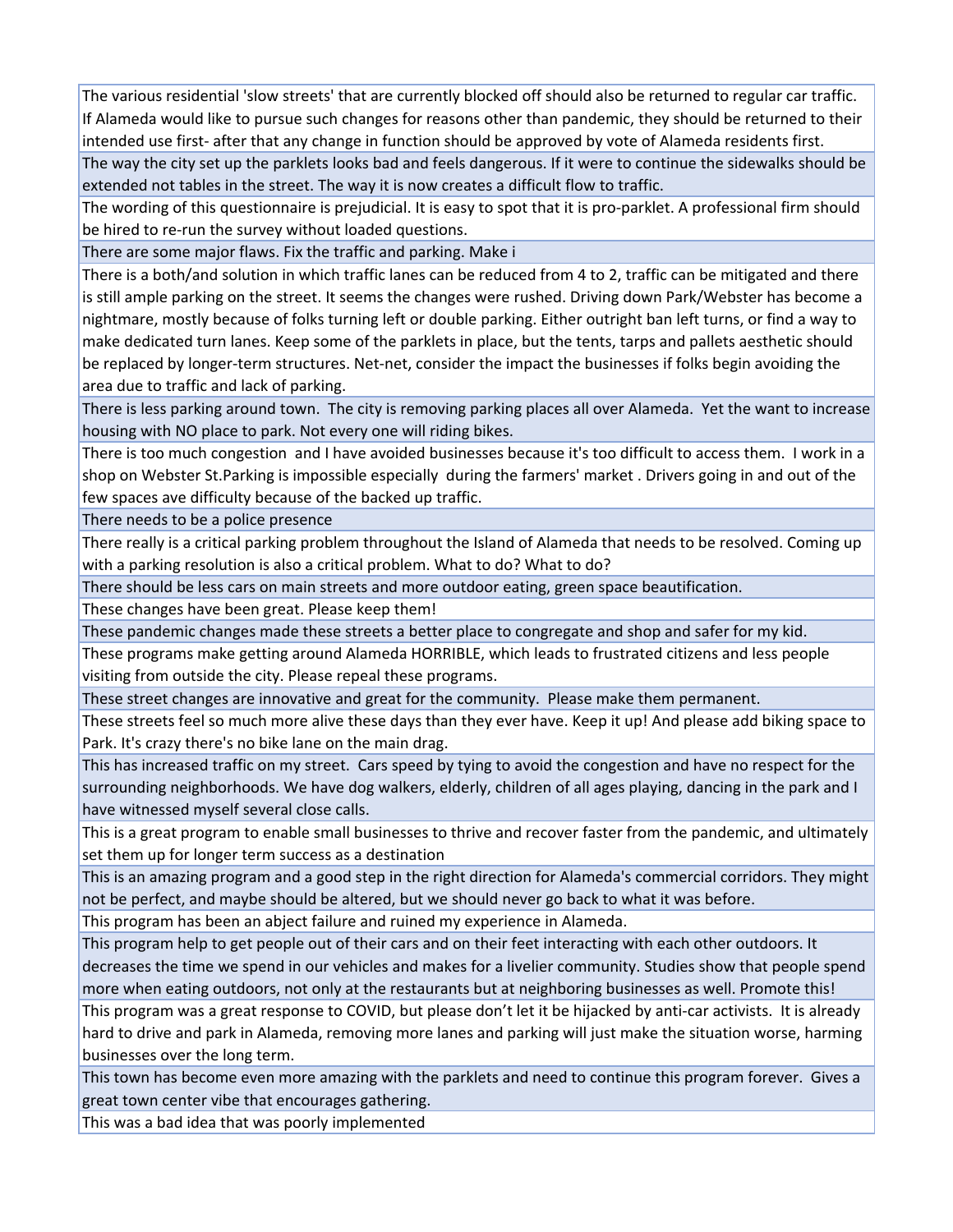this was never a worthwhile endeavor.

This was to help the restaurants but I think it was at the expense of the non‐restaurant business. Seem as if the "short term" parking is being used for regular type parking and not turning over. I suggest talking to the other merchants and see if they have been affected.

Time for these to go, have made our already congested main thoroughfares even more troublesome and Time to open up the streets. Park St and Webster St are very unatttractive now, parking is impossible, and ultimately this will hurt businesses.

Too many changes for bicycles the city leaders have ruined Alameda please stop!

Traffic flow is a serious problem in Alameda. One example is Broadway. Turning left is very difficult backs up traffic. This is true of many crosstown streets. The intersections of Park and Central and Santa Clara are dangerous to pedestrians, bicyclists, and cars making turns. There should be times when ONLY pedestrians can cross and times when ONLY cars can cross the intersections. High Street is very difficult to travel on because it is narrow, especially at the intersection with Otis Dr. Cars traveling south on High and wishing to turn left to go onto the BFI bridge have a difficult time doing so if a pedestrian crosses the street. Sometimes only one car can cross the intersections per green light. There are many other streets that have similar issues.

Traffic has become horrendous and the current lane reductions are squeezing more cars into less space. Hard to get out of town in a timely matter most times.

Traffic has been terrible on Park St. ever since the 4 lanes went down to 2. Also looks so junky with the barricades and parklets. I do not feel safe eating in the parklets being so close to traffic. Remember a woman got hit in the La Penca parklet. Lauren's Closet is losing business because people say there's no where to park. Restore the street to 4 lanes and remove the parklets!

Traffic is out of control. Doing day to day errands is ridiculous here

Trouble in River City

Turned streets into an obstacle course

Unclear on whether/how/when paid parking on Webster or Park Streets will be monitored or enforced. Very big eye sore and increased difficulty getting on and off the island.

We have been the victim of a hit and run on Park street due to the increase in traffic and confusion with driving lanes. It's unsafe for drivers and pedestrians!

We IMMEDIATELY need an additional tunnel or bridge on the West end in light of all the recent and future development. It is UNSAFE to ignore this. Please make the bike bridge a multi‐vehicle bridge or tunnel.

We live 6 blocks from Park & Central, easy walking or biking distance. Webster is only 1.5 miles away by bike, foot, or transit. Non‐auto access should be enhanced and encouraged with secure, supervised, and covered bike parking every 1‐2 blocks.

we live within a block from one of "Alameda Slow Streets" and would love it. Having said that, we would like to see speed bumps added to these streets as there are vehicles that travel well beyond the speed limit on these streets. It is very scary to see these cars driving close by especially when we are walking with our children.

We love the slow street on Pacific between 9th and grand! Please keep that as our other options for bike rides with kids are Buena Vista and Lincoln. People speed very fast down those, which is why Pacific being slow is great

We need MORE BIKE PARKING everywhere! I do not want to lock my bike to a street sign.

We need more lighted crosswalks

We need more outdoor dining options. Anything the city can do to facilitate is great

We need more parking on/around Park

Webster and Park Street reduction is helpful although it would be nice to see more consistent parking versus Parklet pull over spots for take out or force them all to relocate to behind the main street

Webster taylor events are very loud and annoying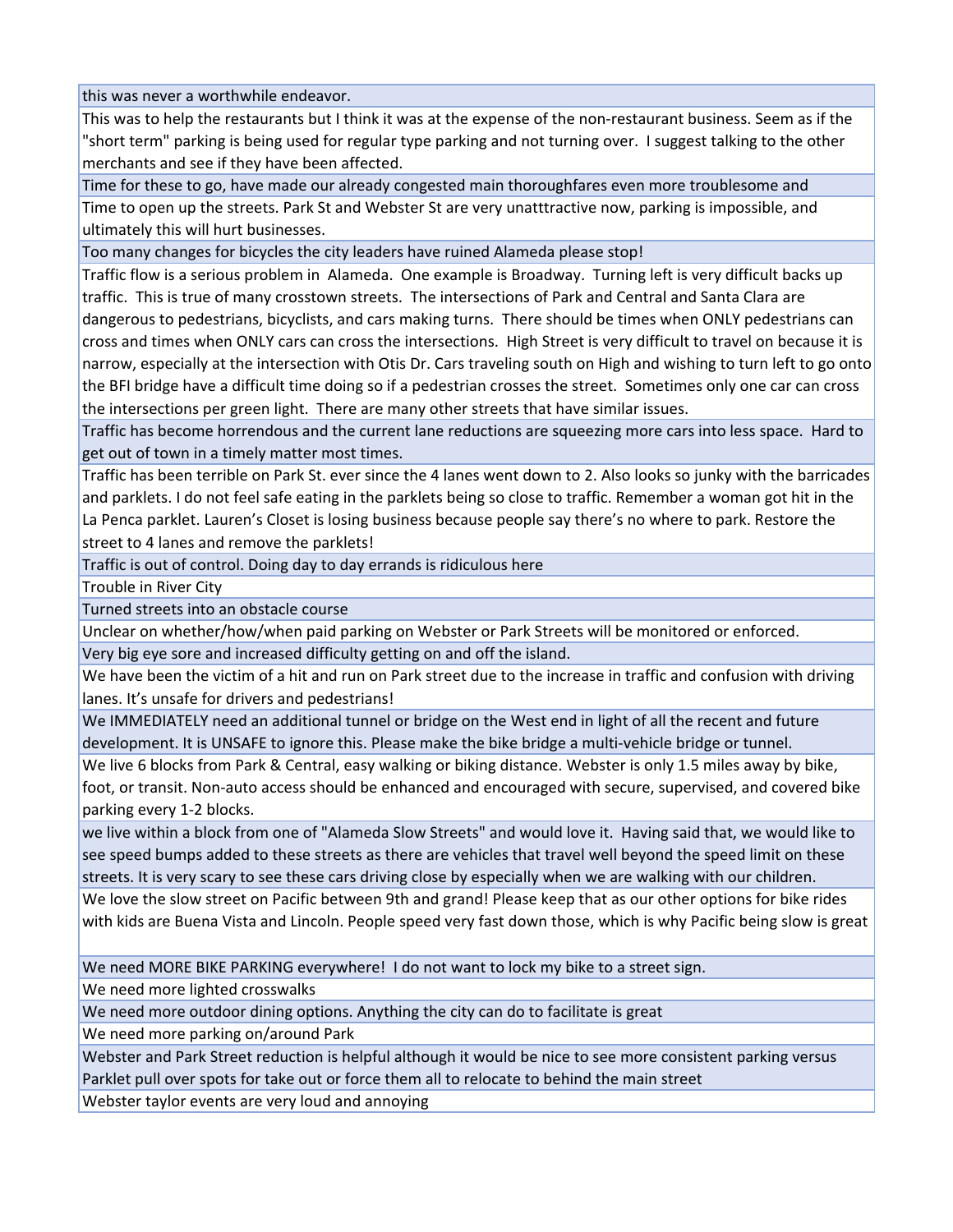We've (my family, and network) been longing for more street dining for decades in Alameda. It is a hage asset and it would be a sad share to forgo this opportunity to make permanent such a community‐fostering cultural amenity. All the most desirable cities around the world incorporate this street dining feature. Please don't return to a cars over people perspective on our common public spaces.

We've lived in Alameda for over 40 years and think such changes are long overdue. Keep up the good work!!! What are the traffic implications for this during normal times? The current set up is incredibly ugly with the barricades and haphazard look. If we are going to do this then: 1) there needs to be a reasonable and well thought out traffic remediation of where the cars go (parallel streets are not set up for this as of now), and 2) please redo the sidewalks and roads so they look paved and respectable for our downtown. The streets are so chopped up and sidewalks are unattractive. See Burlingame as an example of a city that got it right.

When COVID‐19 came, some burdensome emergency measures were necessary. But now much more is known about the disease, there are treatments, and there are vaccines. Time for the "emergency" measures to go! When thinking about parklet design for permanent installations, it's important to incorporate features that allow the stormwater to flow freely to the storm drain inlets.

Where shops haven't yet taken advantage of possible parklet space, curbside parking should return. Some of the away from curb parking should remain to allow for parklet's to remain where they exist. But some of the old parking should be reintroduced wherever possible.

While I appreciate the more pedestrian elements of Park and Webster, might we be better off closing the streets for several hours a day instead?

While I do appreciate the added benefit to businesses to have outdoor dining in parklets, i believe they should be reduced in number and some of the street opened back up to driving and parking.

While I support helping restaurants get past the impact of the pandemic, I feel long-term, the added hassles getting around and the added difficulty in accessing all businesses in the altered areas will be a negative overall. Still, while the pandemic has eased, it is not yet fully thing of the past, so taking further changes slowly is not a bad thing. As a cyclist, I always tended to avoid riding on these streets anyway due to traffic an lack of bike lanes, but as the changes have forced more cars onto adjacent streets making them less bike‐friendly and doing something to offset that by adding more protected bike lanes in these high traffic areas.

While you are at it, get rid of the slow streets.

Why is the city REDUCING the amount of lanes for cars yet INCREASING the housing? Why all the bike lanes? Disabled cannot ride bikes. Most Alamedans don't want to risk their lives in the tube or east oakland. We need to reduce the traffic not the traffic lanes

Winter & cold temperatures are coming, don't like eating in the cold

Winter is coming so there won't be many people using the outlets anyway. Return it back to normal.

With less parking, the businesses will suffer.

With the amount of housing proposed the city council should seriously think about infrastructure. There is no enough egress as it is onthe island and getting around will be ridiculous.Businesses will not thrive.

With the closing of 2 lanes on Park Street I haven't tried to shop/dine on Park Street. The closing of the lanes has made it horrible to drive up/down Park Street.

And, when will the streets you've closed reopen? I live off of Versailles and it's hardly used for what it was intended for!

With the reduced lanes, people can no longer double‐park, which was a welcome benefit.

Would also like to see ways Alameda can help prevent crimes.

Would like to see roundabouts started ASAP on Sherman and Webster. The speeding is really bad here and dangerous! And have caused the loss of human life.

You can't change Park and Webster without also thinking about how it effects traffic flow on surrounding streets.